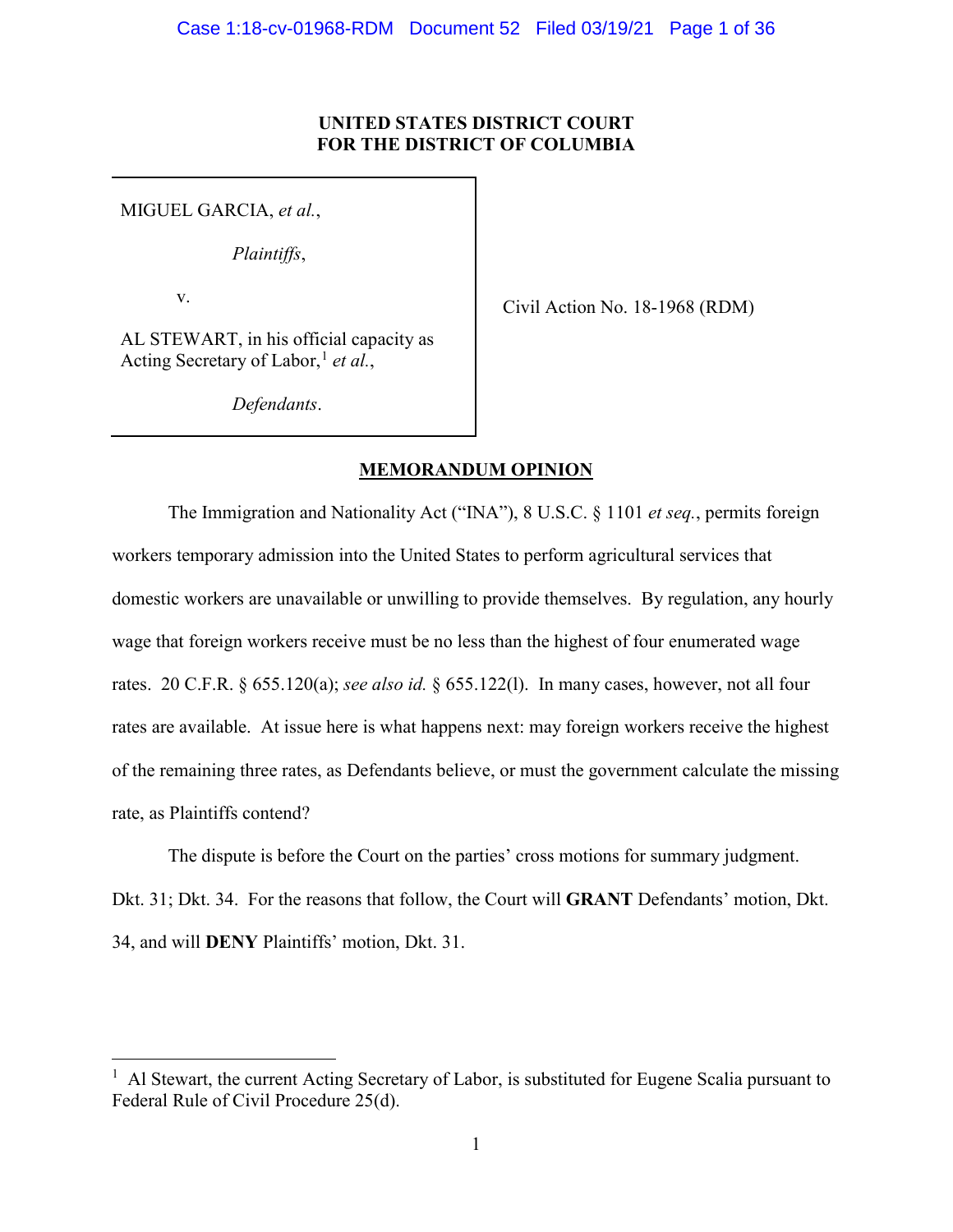### **I. BACKGROUND**

### **A. Statutory and Regulatory Background**

Congress created the H-2A visa program to address temporary shortages of agricultural labor in the United States. *See* 8 U.S.C. § 1101(a)(15)(H)(ii)(a). The program, named after the INA provision authorizing its existence, is jointly administered by the Department of Labor ("DOL") and the United States Citizenship and Immigration Services ("USCIS"), a component of the Department of Homeland Security. *See Mendoza v. Perez*, 754 F.3d 1002, 1007 (D.C. Cir. 2014). Before hiring H-2A workers, an employer must obtain a certification from the Secretary of Labor establishing that (1) there is a shortage of U.S. workers who are "able, willing, and qualified" to "perform the labor or services" at issue and (2) "the employment of [foreign] workers] in such labor or services will not adversely affect the wages and working conditions" of similarly situated U.S. workers. 8 U.S.C. § 1188(a)(1); *see also* 20 C.F.R. § 655.103(a). "Only after obtaining [the Secretary's] certification may the employer petition the United States Citizenship and Immigration Services to classify a specific foreign worker as an H-2A temporary worker." *Mendoza*, 754 F.3d at 1007.

The Secretary has promulgated regulations governing the H-2A visa certification process. *Id.* at 1008 (citing 20 C.F.R. pt. 655, subpart B). Those regulations assign the authority to issue temporary foreign labor certifications to the Department of Labor's Office of Foreign Labor Certification ("OFLC"). *See* 20 C.F.R. § 655.101 ("The determinations [shall be] made by the OFLC Administrator who, in turn, may delegate this responsibility to designated staff members; e.g., a Certifying Officer (CO)."). To "ensure that the employment of H-2A workers does not 'adversely affect the wages and working conditions' of domestic workers," the regulations specify "minimum wages and working conditions" for jobs under the H-2A visa program.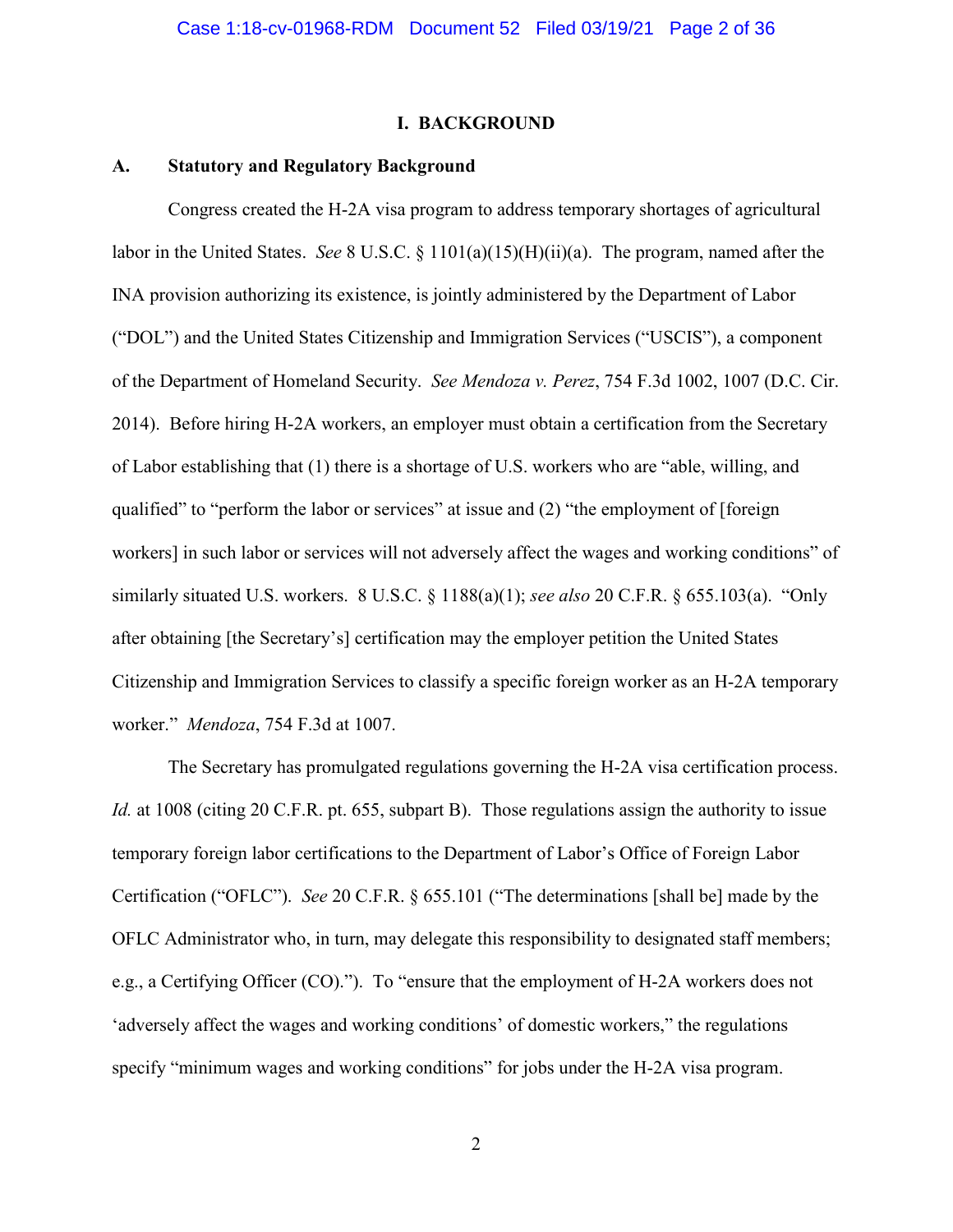*Hispanic Affs. Project v. Perez*, 141 F. Supp. 3d 60, 64 (D.D.C. 2015) (quoting 8 U.S.C.

§ 1188(a)(1) (citing *Mendoza*, 754 F.3d at 1008)); *see also* 20 C.F.R. § 655.122.

At issue in this case is the "Offered Wage Rate" provision of the regulations, which states that employers participating in the H-2A visa program "must offer, advertise in [their] recruitment, and pay" workers the highest of four wages:

[1] the [Adverse Effect Wage Rate] ("AEWR")], [2] the prevailing hourly wage or piece rate, [3] the agreed-upon collective bargaining wage, or [4] the [f]ederal or [s]tate minimum wage, except where a special procedure is approved for an occupation or specific class of agricultural employment.

20 C.F.R. § 655.120(a); [2](#page-2-0) *see also id.* § 655.122(l) ("If the worker is paid by the hour, the employer must pay the worker at least the AEWR, the prevailing hourly wage rate, the prevailing piece rate, the agreed-upon collective bargaining rate, or the Federal or State minimum wage rate, in effect at the time work is performed, whichever is highest, for every hour or portion thereof worked during a pay period."). The regulations further provide that the "criteria for [OFLC's] certification" of an employer "include whether the employer has . . . complied with the offered wage rate criteria in § 655.120." *Id.* § 655.161(a).

Three of the wage measures listed in the Offered Wage Rate provision are not at issue in this case: the "AEWR," which is defined as the "annual weighted average hourly wage for field and livestock workers (combined) for the state or region" for which it is calculated (as reported by the U.S. Department of Agriculture), Dkt. 34-1 at 13 (citing 20 C.F.R. § 655.103(b)); "the agreed-upon collective bargaining wage;" and "[f]ederal or [s]tate minimum wage," 20 C.F.R.  $§ 655.120(a).$ 

<span id="page-2-0"></span> $\frac{1}{2}$  The Offered Wage Rate provision has not been modified since 2010. *See* Temporary Agricultural Employment of H-2A Aliens in the United States, 75 Fed. Reg. 6884 (final rule Feb. 12, 2010) (to be codified at 20 C.F.R. pt. 655) (hereinafter "2010 Rule").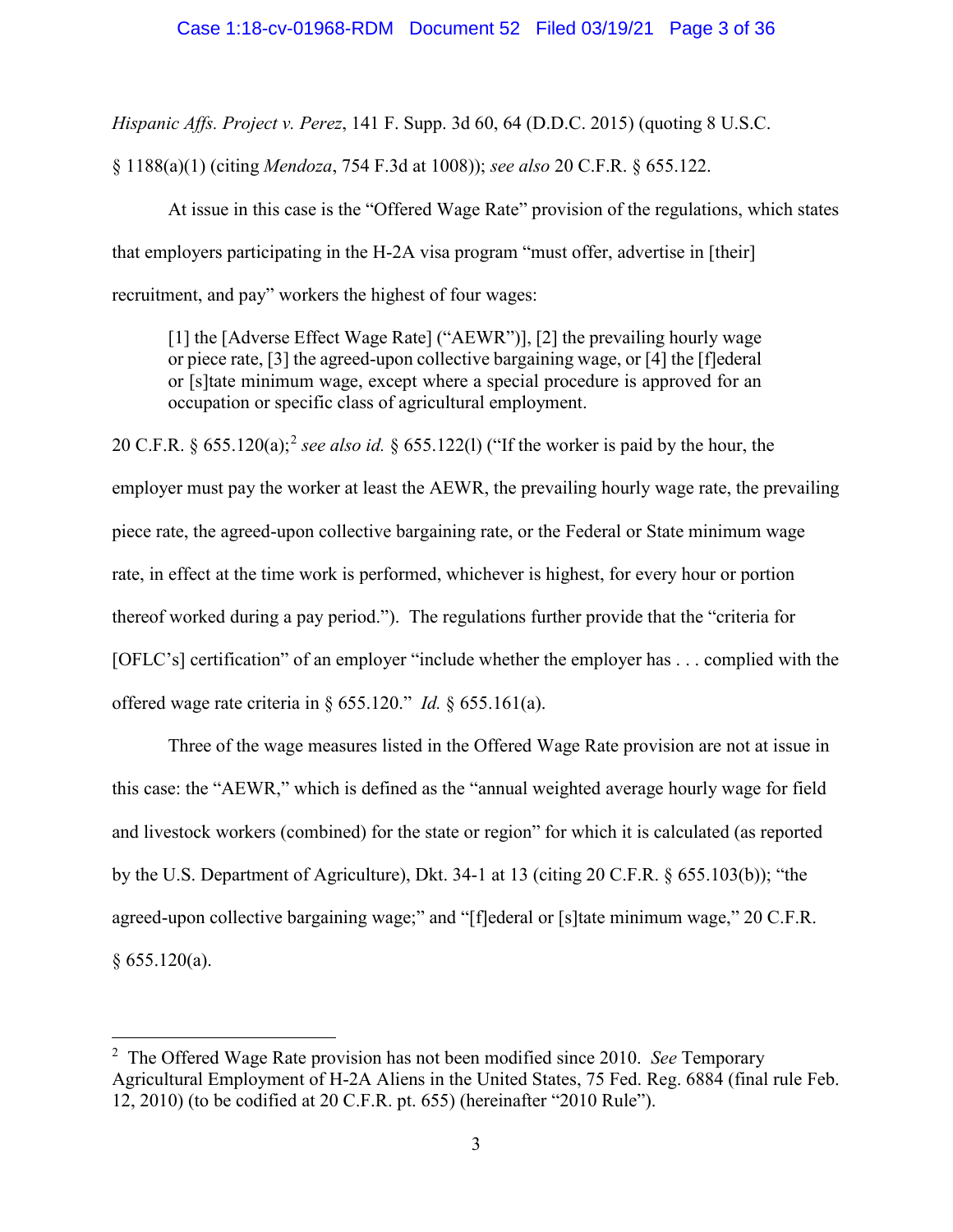### Case 1:18-cv-01968-RDM Document 52 Filed 03/19/21 Page 4 of 36

This case focuses on the remaining wage measure: "the prevailing hourly wage." *Id.* The regulations define "prevailing wage" to mean the "[w]age established pursuant to 20 C.F.R. [§] 653.501(d)(4)." *Id.* § 655.103(b). Prior to 2016, § 653.501(d)(4) provided that "[n]o local office shall place a job order seeking workers to perform agricultural . . . work into intrastate clearance unless . . . [t]he wages and working conditions offered are not less than the prevailing wages and working conditions among similarly employed agricultural workers in the area of intended employment or the applicable [f]ederal or [s]tate minimum wage, whichever is higher." 20 C.F.R. § 653.501(d)(4) (2016). What was once § 653.501(d)(4), however, has now been relocated to  $\S 653.501(c)(2)(i)$ . That provision provides, in relevant part, that state workforce agencies ("SWAs") "must ensure" that "[t]he wages and working conditions offered are not less than the prevailing wages and working conditions among similarly employed farmworkers in the area of intended employment or the applicable [f]ederal or [s]tate minimum wage, whichever is higher." 20 C.F.R.  $\S 653.501(c)(2)(i)$ .

To satisfy this obligation, SWAs calculate the prevailing wage based on surveys conducted "in accordance with Handbook 385's wage-finding process." Dkt. 34-1 at 14 n.2; *see also* Dkt. 30-1 at 2–26 (copy of Handbook). Although the Handbook was "last updated in August 1981 [and] predates the creation of the H-2A program," "the H-2A program has relied on the [Handbook] to help establish prevailing wage rates" "since its inception." Dkt. 31-2 at 2 (Pasternak Decl. ¶¶ 6–7). The Handbook "supplies guidelines for the SWAs to follow in carrying out their surveys"—for instance, "factors for determining which crops or agricultural activities should be surveyed" and "recommended sources and methods of collecting wage data"—but otherwise leaves SWAs with considerable discretion "to decide if, how, and when to conduct prevailing wage surveys." *Id.* at 3 (Pasternak Decl. ¶¶ 8, 11). Many SWAs exercise that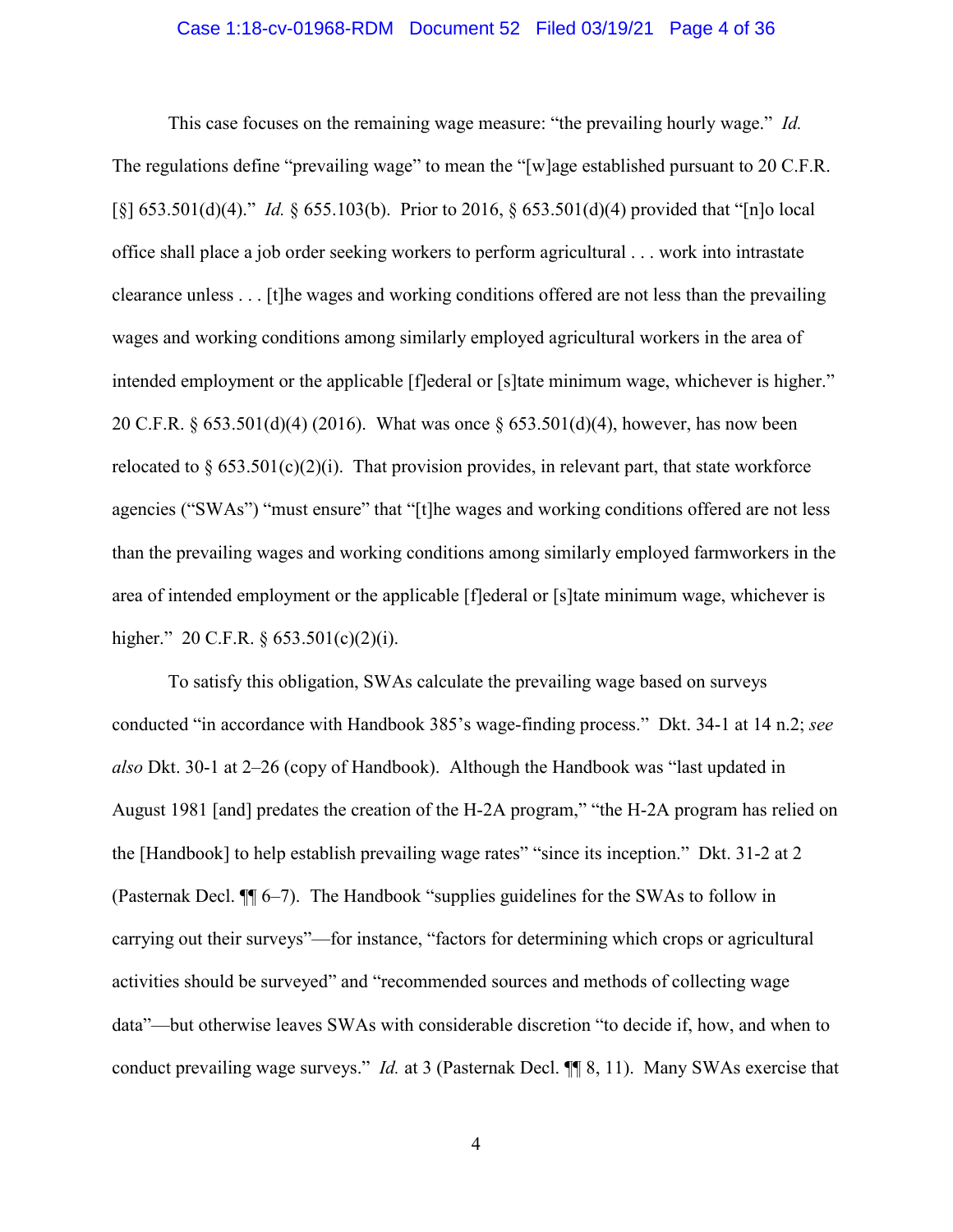### Case 1:18-cv-01968-RDM Document 52 Filed 03/19/21 Page 5 of 36

discretion by declining to conduct prevailing wage surveys at all. *See* Dkt. 31 at 10 ("[F]or forty of fifty-three states and territories, no such survey finding has been reported for 2019.").

## **B. Factual Background**

Plaintiffs are four U.S. agricultural workers and an agricultural labor organization. Dkt. 1 at 3 (Compl. ¶ 5). The individual plaintiffs—Miguel Garcia, Alberto Olvera Gomez, Jose Botella Avila, and Gerard Princilus—are lawful permanent residents of Texas, Arizona, and Florida, who travel to "agricultural businesses across the country" to obtain "temporary agricultural employment." *Id.* at 4–5 (Compl. ¶¶ 8–12). Each has significant experience in agricultural labor (on the order of decades), avers a desire to continue working in agriculture for the foreseeable future, and is willing to travel virtually anywhere in the United States to do so, assuming that the wages are suitable. *See* Dkt. 37-7 at 1–2 (Gomez Decl. ¶¶ 3–7); Dkt. 37-8 at 1–2 (Princilus Decl. ¶¶ 3–8); Dkt. 37-9 at 1–2 (Avila Decl. ¶¶ 3–9); Dkt. 37-10 at 1–2 (Garcia Decl. ¶¶ 3–8).

The fifth Plaintiff is the Farm Labor Organizing Committee ("FLOC"), "a farmworker labor union, with nearly 8,000 members throughout the eastern half of the United States," "[m]any" of whom are "Mexican nationals participating in the H-2A guestworker program." Dkt. 1 at 3, 5 (Compl. ¶¶ 5, 13). "FLOC also has members who are U.S.-based workers who perform migrant and seasonal agricultural work." Dkt. 46-2 at 1 (Velasquez 2d Decl. ¶ 3). "The majority of FLOC members work in Ohio, North Carolina, and South Carolina," and "[e]very season, FLOC members work in H-2A jobs where state workforce agencies have not conducted a wage survey producing a wage rate finding." Dkt. 10-3 at 2 (Velasquez Decl. ¶ 5).

## **C. Procedural Background**

Plaintiffs filed suit in August 2018, raising five claims under the Administrative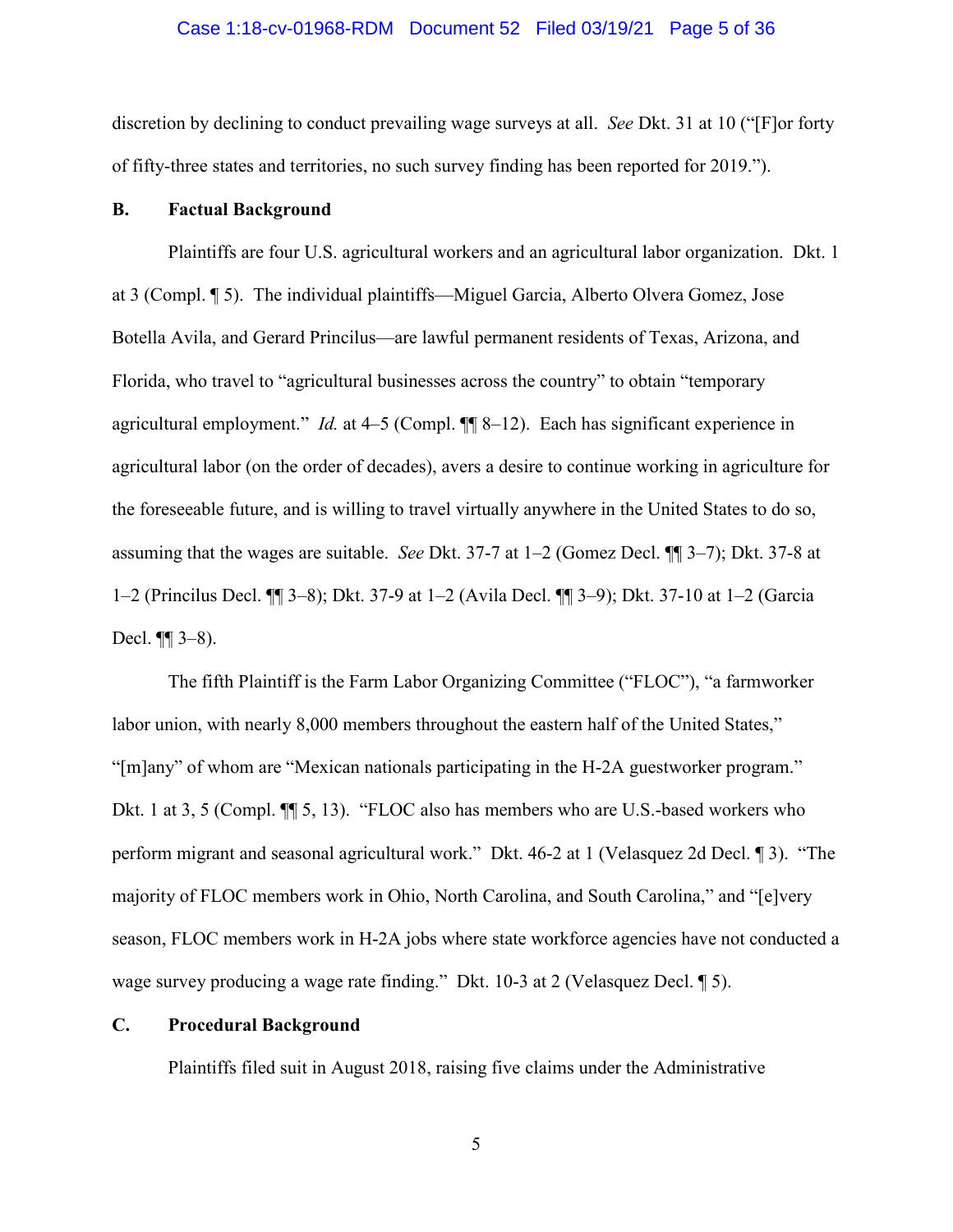### Case 1:18-cv-01968-RDM Document 52 Filed 03/19/21 Page 6 of 36

Procedure Act ("APA"), 5 U.S.C. § 551 *et seq.* Dkt. 1 (Compl.). In Counts I and II, Plaintiffs alleged that DOL had unlawfully granted "five specific certifications . . . where the employer was offering a wage rate lower than the prevailing wage identified by DOL itself." *Id.* at 3 (Compl. ¶ 4); *see also id.* at 14–15 (Compl. ¶¶ 51–56). In the remaining Counts, Plaintiffs alleged that "DOL's policy and practice of granting temporary employment certifications without regard to the prevailing wage when state workforce agencies have not conducted wage surveys to ascertain the prevailing wage or have issued 'no finding' as to the prevailing wage rate" is contrary to law (Count III), arbitrary and capricious (Count IV), and constitutes agency action taken without observance of required procedure (Count V). *Id.* at 15–17 (Compl. ¶¶ 57– 65).

In October 2018, Defendants moved to dismiss for want of subject-matter jurisdiction, Dkt. 9-1 at 17–22, and moved, in the alternative, to transfer the case to the U.S. District Court for the Northern District of Illinois, *id.* at 22–24, or to stay the case pending issuance of a proposed rule, *id.* at 24–26. In June 2019, the Court issued a memorandum opinion and order granting in part and denying in part the motion to dismiss and denying the motion to transfer or stay the case. *Garcia v. Acosta*, 393 F. Supp. 3d 93, 111 (D.D.C. 2019). The Court concluded that Plaintiffs' challenges to the five identified certifications were moot (Counts I–II), but that Plaintiffs' policy-and-practice claims (Counts III–V) remained justiciable. *Id.*

Plaintiffs now move for summary judgment under Federal Rule of Civil Procedure 56, Dkt. 31, and Defendants oppose that motion, Dkt. 33, and cross-move for summary judgment under Rule 56 and for judgment on the pleadings under Federal Rule of Civil Procedure 12(c), Dkt. 34. In November 2020, "the parties alerted the Court to a final rule from DOL, promulgated November 5, 2020," under which DOL would "utilize the [Bureau of Labor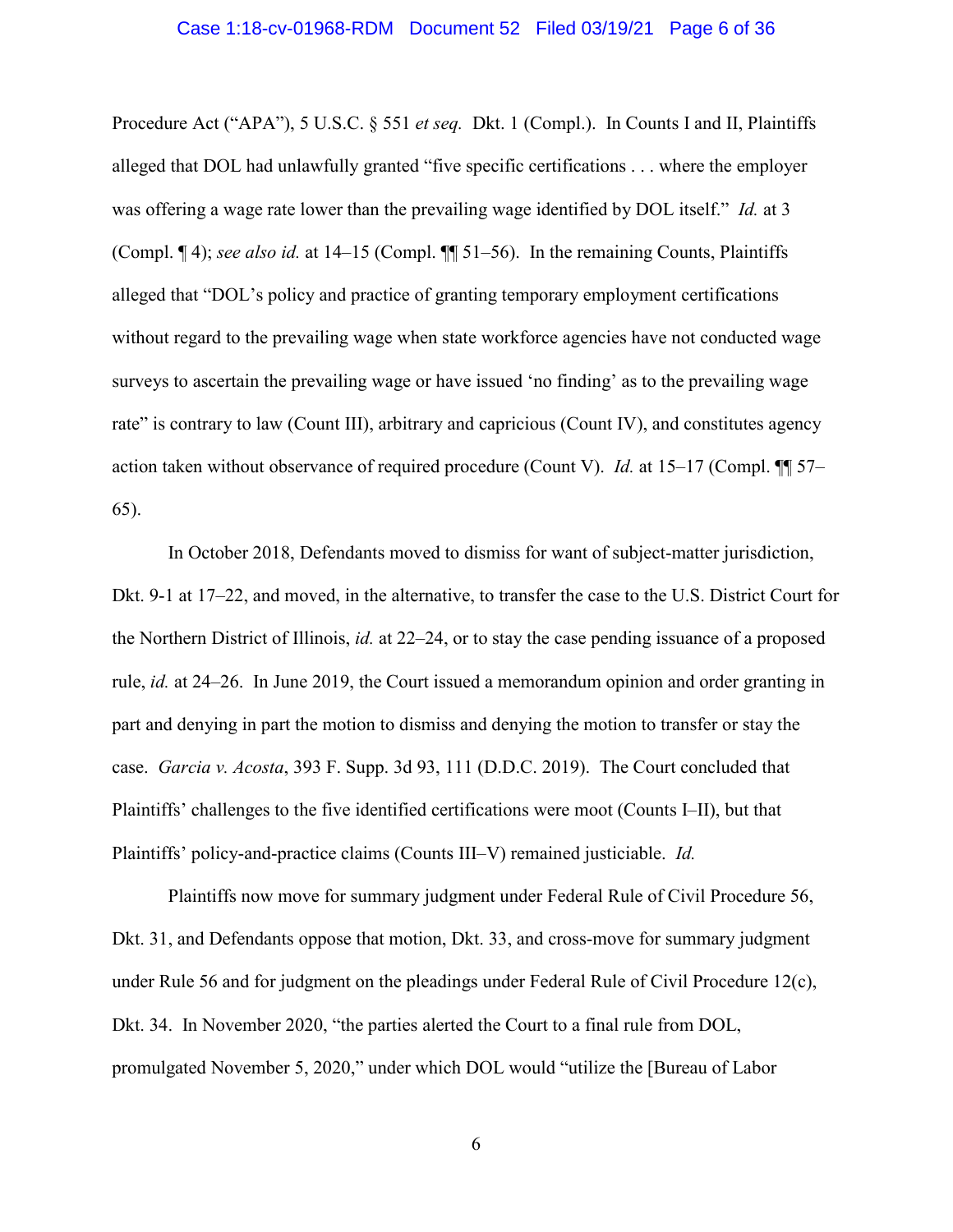### Case 1:18-cv-01968-RDM Document 52 Filed 03/19/21 Page 7 of 36

Statistics Occupational Employment Statistics] survey [("OES")] in calculating the AEWR." Dkt. 45 at 2. The Court observed that one theory of Plaintiffs' "harm is that they are missing out on potentially higher wages in states where the prevailing wage would exceed the AEWR if DOL were to itself calculate and consider the prevailing wage in those areas" using OES. *Id.* at 1. Accordingly, the Court indicated that "it [wa]s unclear how Plaintiffs could be harmed by DOL not using the OES also to set the prevailing wage, since doing so might set both the AEWR and the prevailing wage at the same rate, producing the same approved wage in either case." *Id.* at 2. The Court therefore ordered the parties to address "the impact of the new rule on Plaintiffs' standing." *Id.*

The parties did so. Dkt. 46; Dkt. 47. Plaintiffs contended that DOL's rule had "*no impact* on Plaintiffs' standing." Dkt. 46 at 1. In support of that proposition, they submitted two additional declarations—the first by Gregory Schell, demonstrating that OES wages were still higher than comparable AEWR wages in at least thirteen counties across the country, *see* Dkt. 46-1 (Schell Decl.), and the second by Baldemar Velasquez, FLOC's president, further addressing FLOC's membership, *see* Dkt. 46-2 (Velasquez Decl.). Defendants replied that "serious questions remain[ed] as to whether the Plaintiffs have standing" because the rule was, "by some measures, providing [Plaintiffs] the relief they sought." Dkt. 47 at 6. Defendants also argued that the Schell and Velasquez declarations did nothing to remedy Plaintiffs' Article III shortcomings. *Id.* at 9–10.

The following week, on November 30, 2020, Defendants filed a notice of administrative action indicating that DOL had submitted a "final rule regarding the H-2A nonimmigrant visa program . . . to the Office of Information and Regulatory Affairs ('OIRA')" for clearance. Dkt. 48 at 1. The Court thereafter issued a Minute Order requiring the parties "to file a joint status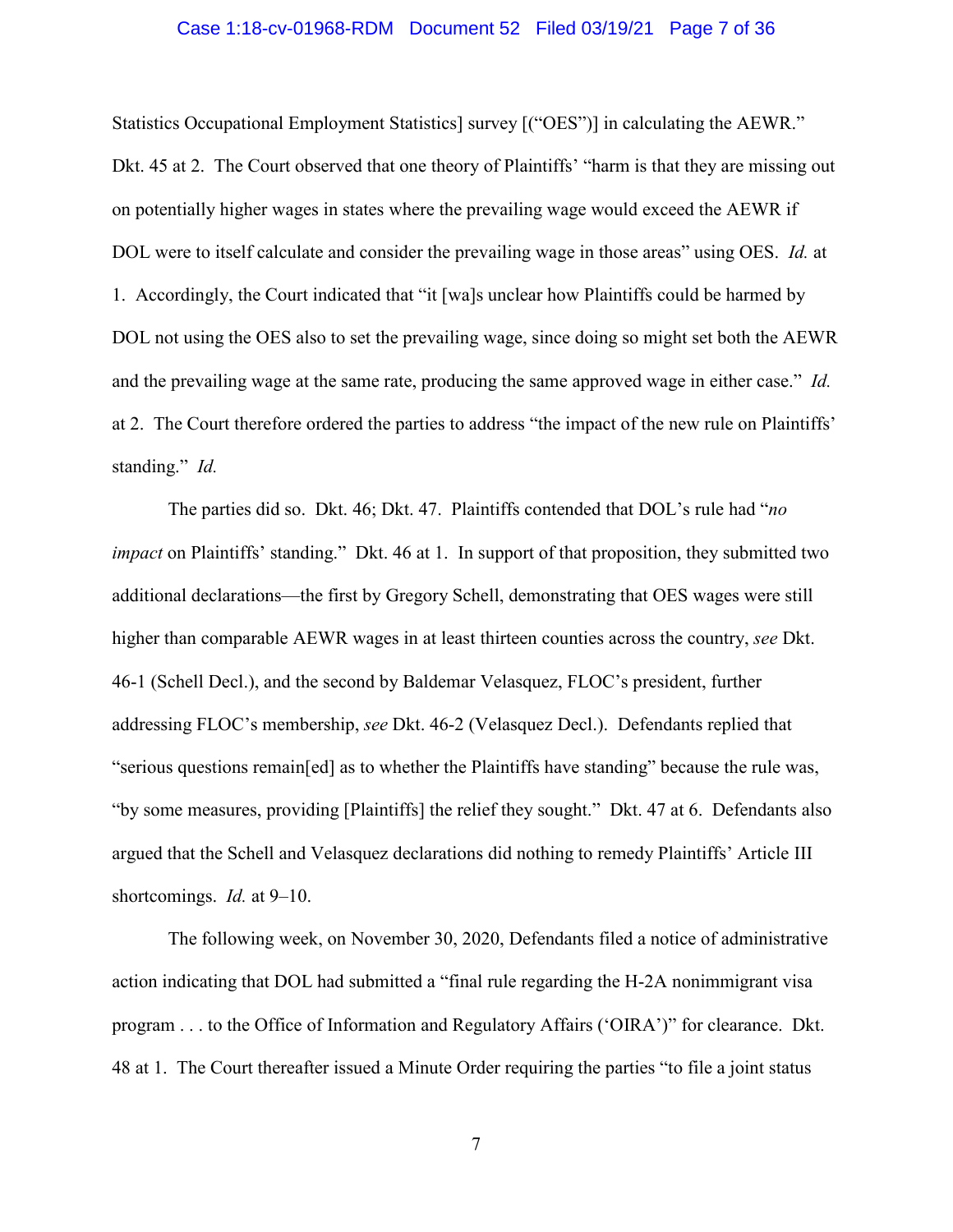### Case 1:18-cv-01968-RDM Document 52 Filed 03/19/21 Page 8 of 36

report on or before December 4, 2020, indicating whether the Court should still decide the pending motions, given the possibility that they may soon be mooted by this further regulatory action, or whether it would be appropriate to stay the case until after the final rule is published." Minute Order (Dec. 4, 2020). "The parties disagree [d] as to how the Court should proceed in light of Defendants' . . . submission of [the draft final rule to] . . . OIRA." Dkt. 49 at 1. Plaintiffs wanted the pending motions resolved, *id.*; Defendants maintained that "the Court's resources would be best conserved by staying the litigation until after the impending final rule has gone into effect," *id.* at 3. On January 21, 2021, however, Plaintiffs informed the Court that DOL had withdrawn the draft rule. Dkt. 50 at 1. DOL explained that, "[w]ith the recent change in presidential administrations," it "withdrew the forthcoming rule . . . for the purpose of reviewing issues of law, fact, and policy raised by the rule." Dkt. 51 at 1.

At this point, the parties' motions are fully briefed and there is no impending regulatory action that might counsel against resolving them. The Court will, accordingly, do so.

#### **II. LEGAL STANDARD**

## **A. Rule 12(c)**

"When evaluating a motion for judgment on the pleadings under Federal Rule of Civil Procedure 12(c), courts employ the same standard that governs a Rule  $12(b)(6)$  motion to dismiss." *McNamara v. Picken*, 866 F. Supp. 2d 10, 14 (D.D.C. 2012). "To survive a motion to dismiss, a complaint must contain sufficient factual matter, accepted as true, to 'state a claim to relief that is plausible on its face.'" *Ashcroft v. Iqbal*, 556 U.S. 662, 678 (2009) (quoting *Bell Atl. Corp. v. Twombl*y, 550 U.S. 544, 570 (2007)). The facts alleged need not be "detailed," but they must "allow[ ] the court to draw the reasonable inference that the defendant is liable for the misconduct alleged;" it is not enough to simply demonstrate the "sheer possibility that a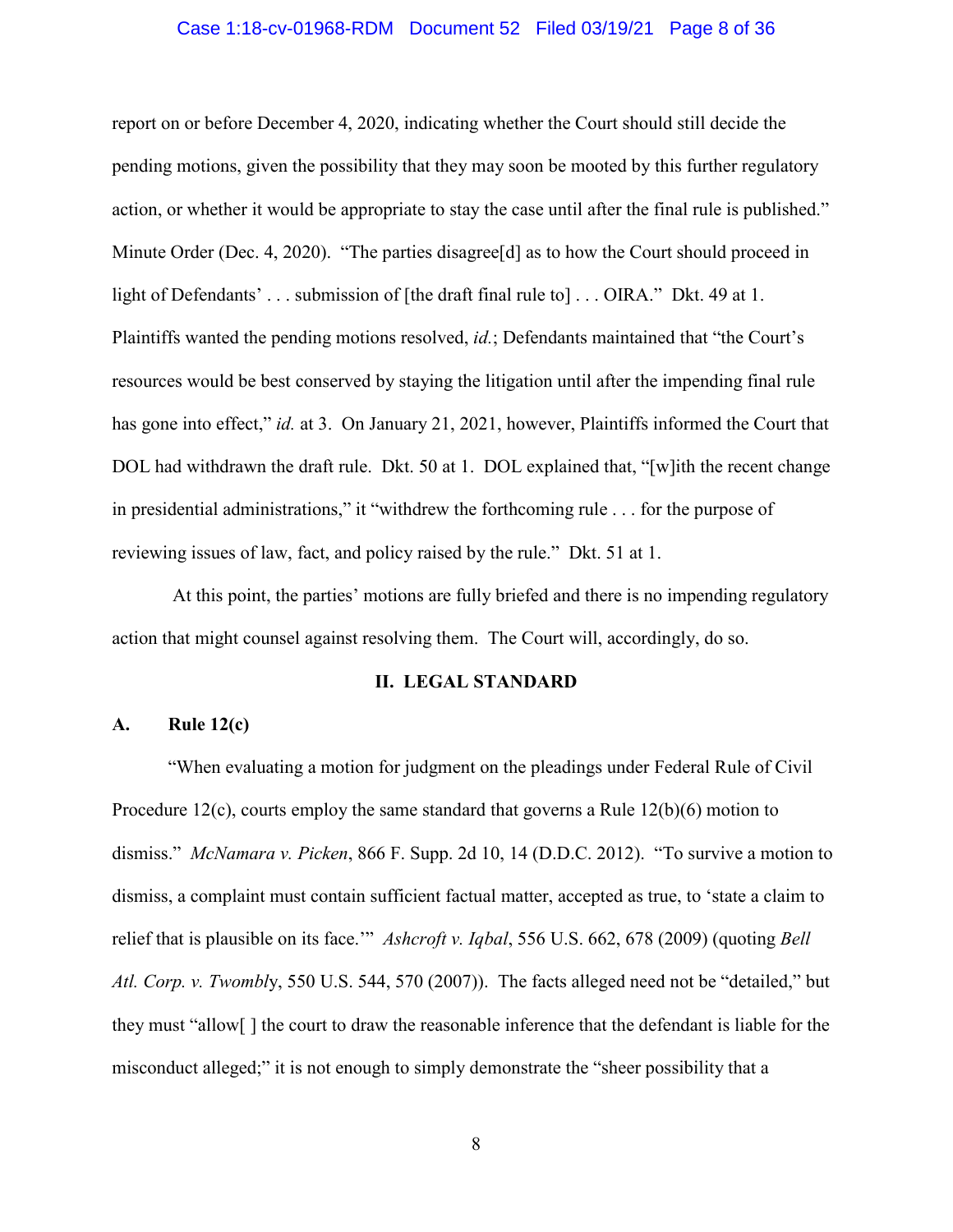### Case 1:18-cv-01968-RDM Document 52 Filed 03/19/21 Page 9 of 36

defendant has acted unlawfully." *Id.* (quotation marks and citation omitted). Accordingly, "[a] pleading that offers [only] 'labels and conclusions' or 'a formulaic recitation of the elements of a cause of action will not do.'" *Id.* (quoting *Twombly*, 550 U.S. at 555). The Court assumes the truth of the complaint's factual allegations, "even if doubtful in fact, and [draws] all reasonable inferences in favor of the plaintiff." *Townsend v. United States*, 236 F. Supp. 3d 280, 296 (D.D.C. 2017) (citing *Twombly*, 550 U.S. at 555; *Nurriddin v. Bolden*, 818 F.3d 751, 756 (D.C. Cir. 2016)). The Court does not, however, assume the truth of legal conclusions asserted within the complaint, *Iqbal*, 556 U.S. at 678, nor need it "accept inferences drawn by [a] plaintiff[ ] if such inferences are unsupported by facts set out in the complaint," *Kowal v. MCI Commc'ns Corp.*, 16 F.3d 1271, 1276 (D.C. Cir. 1994). "When evaluating a motion for judgment on the pleadings, the [C]ourt may rely on the pleadings, the exhibits to the pleadings, and any judicially noticeable facts to assess whether the movant has met its burden." *Kambala v. Checchi & Co. Consulting, Inc.*, 280 F. Supp. 3d 131, 137 (D.D.C. 2017).

### **B. Rule 56**

"In a case involving review of a final agency action under the [APA,] . . . summary judgment . . . serves as a 'mechanism for deciding, as a matter of law, whether the agency action is . . . consistent with the APA standard of review.'" *Fisher v. Pension Benefit Guar. Corp.*, 468 F. Supp. 3d 7, 18 (D.D.C. 2020) (quoting *Cayuga Nation v. Bernhardt*, 374 F. Supp. 3d 1, 9 (D.D.C. 2019)). As relevant here, that standard requires the Court to determine whether the Secretary's purported policy and practice of ignoring the prevailing wage rate absent data from SWAs was "arbitrary, capricious, an abuse of discretion, or otherwise not in accordance with law," 5 U.S.C. § 706(2)(A), "in excess of statutory jurisdiction, authority, or limitations," *id.* § 706(2)(C), or "without observance of procedure required by law," *id.* § 706(2)(D).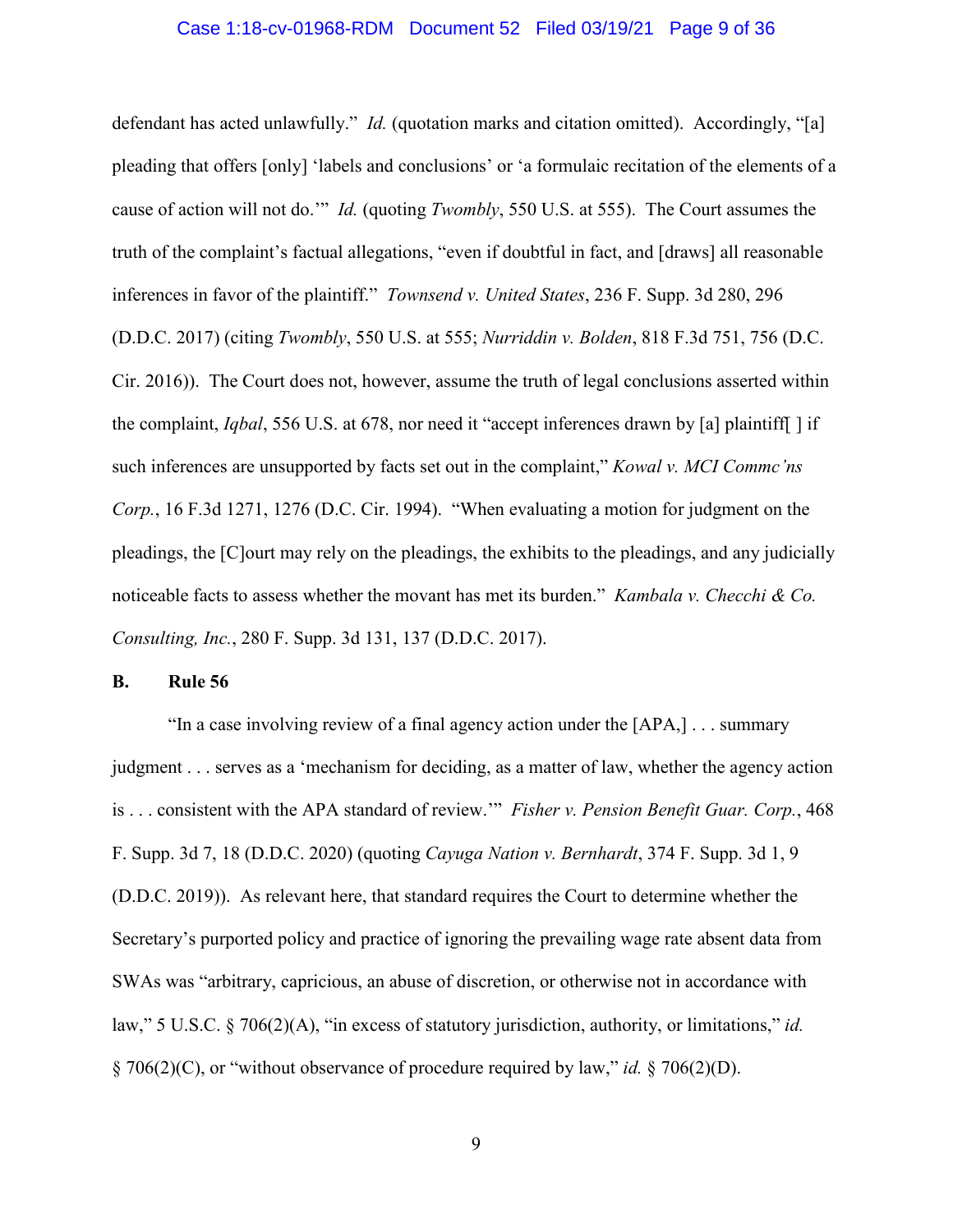### **III. ANALYSIS**

## **A. Standing**

The threshold issue in this case is whether Plaintiffs have standing to bring suit. They claim they do for two reasons. First, Plaintiffs argue that "FLOC has standing to sue based on the ongoing harms to its members." Dkt. 37 at 15. And second, they assert that the four named Plaintiffs each have standing in their own right because they "suffer harm in the form of depressed wages and lost job opportunities in states where the prevailing wage exceeds the AEWR." Dkt. 46 at 2; *see also* Dkt. 37 at 17–21. For the reasons that follow, the Court concludes that the individual Plaintiffs have standing to pursue this action.

### 1. *Legal Standard*

Article III of the Constitution limits "[t]he judicial [p]ower of the United States" to "Cases" and "Controversies." U.S. Const. art. III. "To state a case or controversy under Article III, a plaintiff must establish standing." *Ariz. Christian Sch. Tuition Org. v. Winn*, 563 U.S. 125, 133 (2011). And "[t]he 'irreducible constitutional minimum of standing,'" in turn, '"contains three elements': '(1) injury-in-fact, (2) causation, and (3) redressability.'" *Am. Freedom Law Ctr. v. Obama*, 821 F.3d 44, 48 (D.C. Cir. 2016) (quoting *Lujan v. Defs. of Wildlife*, 504 U.S. 555, 560 (1992)). Under the first element, injury-in-fact, a plaintiff's complained-of injury must be "concrete and particularized" and "actual or imminent, not conjectural or hypothetical." *Lujan*, 504 U.S. at 560 (quotation marks and citations omitted). Under the second element, causation, the injury must be "fairly traceable to the challenged action of the defendant, and not the result of the independent action of some third party." *Id.* at 560–61 (quotation marks, citation, and alterations omitted). And finally, under the third element, redressability, it must be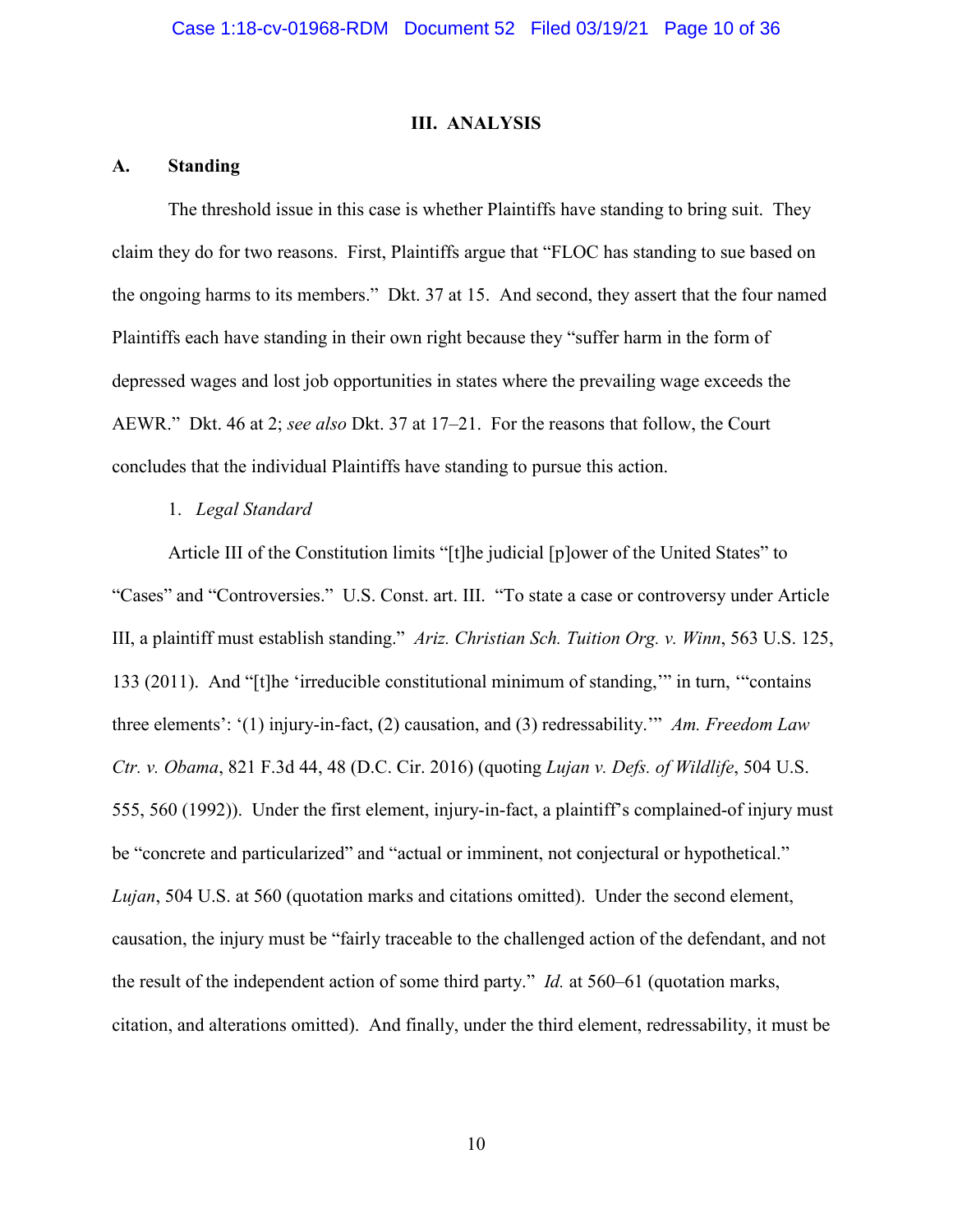### Case 1:18-cv-01968-RDM Document 52 Filed 03/19/21 Page 11 of 36

"likely, as opposed to merely speculative, that the injury will be redressed by a favorable decision" of the court. *Id.* at 561 (quotation marks and citation omitted).

Where a plaintiff "has been accorded a procedural right to protect his concrete interests," the Supreme Court has explained that the right can be "assert[ed] . . . without meeting all the normal standards for redressability and immediacy." *Lujan*, 504 U.S. at 572 n.7. This does not "eliminate any of the irreducible elements of standing," to be sure; "[i]t does, however, relax the immediacy and redressability requirements." *California v. Trump*, No. 19-cv-960, 2020 WL 1643858, at \*6 (D.D.C. Apr. 2, 2020) (quotation marks, brackets, and citations omitted). This means that a litigant "vested with a procedural right . . . has standing if there is some possibility that the requested relief will prompt the injury-causing party to reconsider the decision that allegedly harmed the litigant." *Massachusetts v. EPA*, 549 U.S. 497, 518 (2007). This rule applies equally to an organizational plaintiff like FLOC, which may assert standing on its "own behal[f] ('organizational standing') or on behalf of [its] members ('associational standing')." *Env't Integrity Project v. McCarthy*, 139 F. Supp. 3d 25, 36 (D.D.C. 2015); *see also O.A. v. Trump*, 404 F. Supp. 3d 109, 142 (D.D.C. 2019).

A plaintiff always "bears the burden of demonstrating its standing at every stage of the litigation," *California*, 2020 WL 1643858, at \*4, and must do so "with the manner and degree of evidence required at the successive stages of the litigation," *Lujan*, 504 U.S. at 561. At the summary judgment stage, therefore, a plaintiff must adduce "specific facts" "set forth by affidavit or other evidence" to establish his standing, *Lujan*, 504 U.S. at 561 (quotation marks omitted), such "that there exists no genuine issue of material fact as to justiciability," *Dep't of Com. v. U.S. House of Representatives*, 525 U.S. 316, 329 (1999). Moreover, because "standing is not dispensed in gross," *Town of Chester v. Laroe Estates, Inc.*, 137 S. Ct. 1645, 1650 (2017)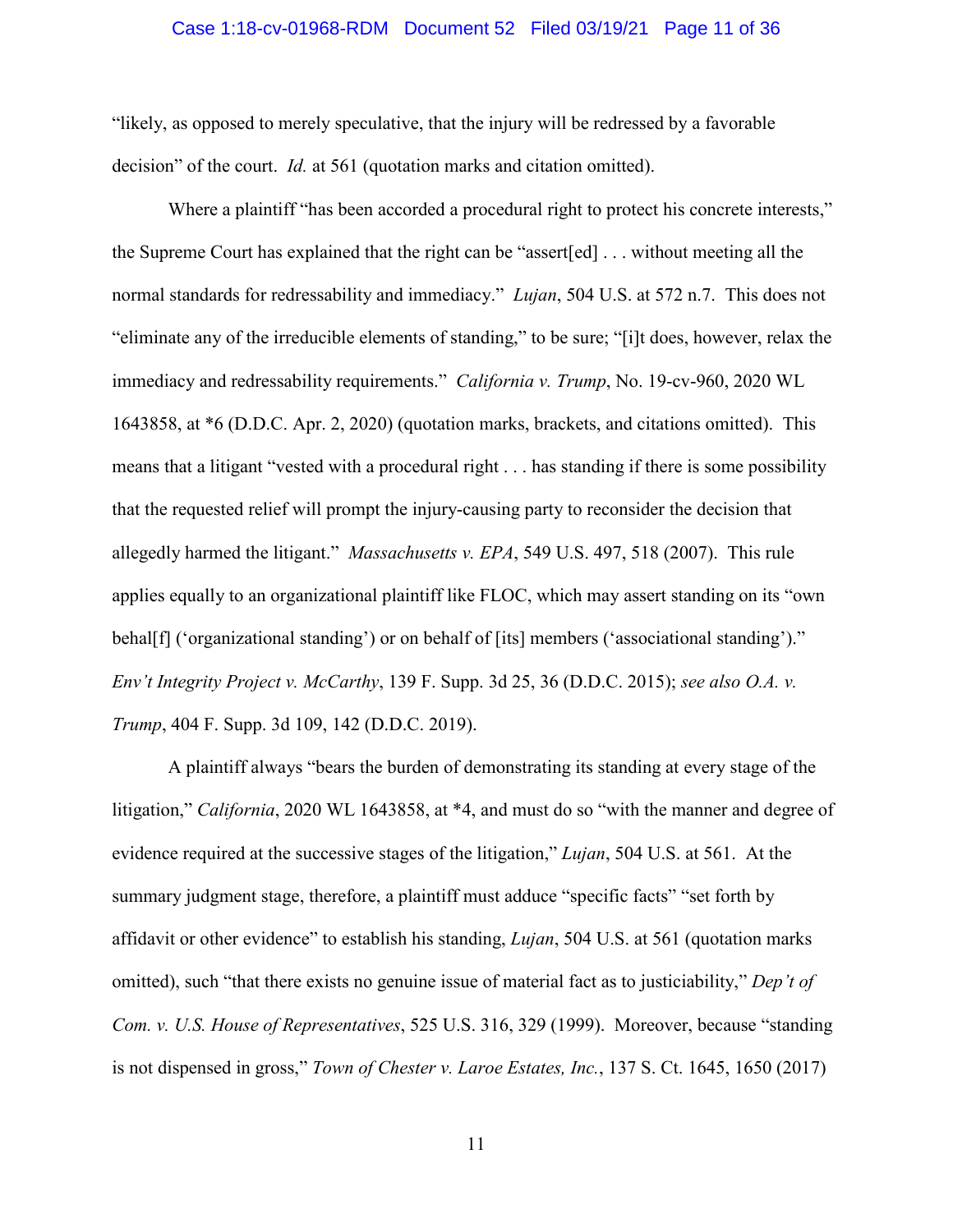### Case 1:18-cv-01968-RDM Document 52 Filed 03/19/21 Page 12 of 36

(quotation marks and citation omitted), a plaintiff must "demonstrate standing for each claim he seeks to press" against each defendant, *DaimlerChrysler Corp. v. Cuno*, 547 U.S. 332, 335 (2006), and "for each form of relief sought," *Friends of the Earth, Inc. v. Laidlaw Env't Servs. (TOC), Inc.*, 528 U.S. 167, 185 (2000). When multiple plaintiffs pursue the same claim, as long as one plaintiff has standing, the Court "'need not consider the standing of the other plaintiffs to raise that claim.'" *Bauer v. DeVos*, 325 F. Supp. 3d 74, 88 (D.D.C. 2018) (quoting *Mountain States Legal Found. v. Glickman*, 92 F.3d 1228, 1232 (D.C. Cir. 1996)).

## 2. *Application*

The Court first considers whether the individual Plaintiffs have suffered a cognizable injury in fact. On that score, the individual Plaintiffs rely on the '"increased competition [and] lost opportunity'" they face in their job markets as a result of DOL's allegedly unlawful issuance of foreign labor certifications to satisfy Article III's injury-in-fact requirement. Dkt. 37 at 17 (quoting *Mendoza*, 754 F.3d at 1010). The logic of this theory of injury is straightforward: DOL cannot lawfully grant foreign labor certifications if SWAs fail to conduct adequate prevailing wage surveys; few, if any, SWAs conduct adequate prevailing wage surveys; and consequently, few, if any, foreign labor certifications should be granted. By ignoring the prevailing wage requirement, then, DOL unlawfully licenses the admission of a significant number of H-2A workers who compete against U.S. workers for seasonal agricultural employment.<sup>[3](#page-11-0)</sup> That

<span id="page-11-0"></span> $\frac{1}{3}$  $3\,$  In 2020 alone, the United States admitted over 200,000 H-2A workers. Bureau of Consular Affairs, *Nonimmigrant Visas Issued by Classification (Including Border Crossing Cards) Fiscal Years 2016–2020*, https://travel.state.gov/content/dam/visas/Statistics/AnnualReports/ FY2020AnnualReport/FY20AnnualReport-TableXVB.pdf (last visited February 5, 2021).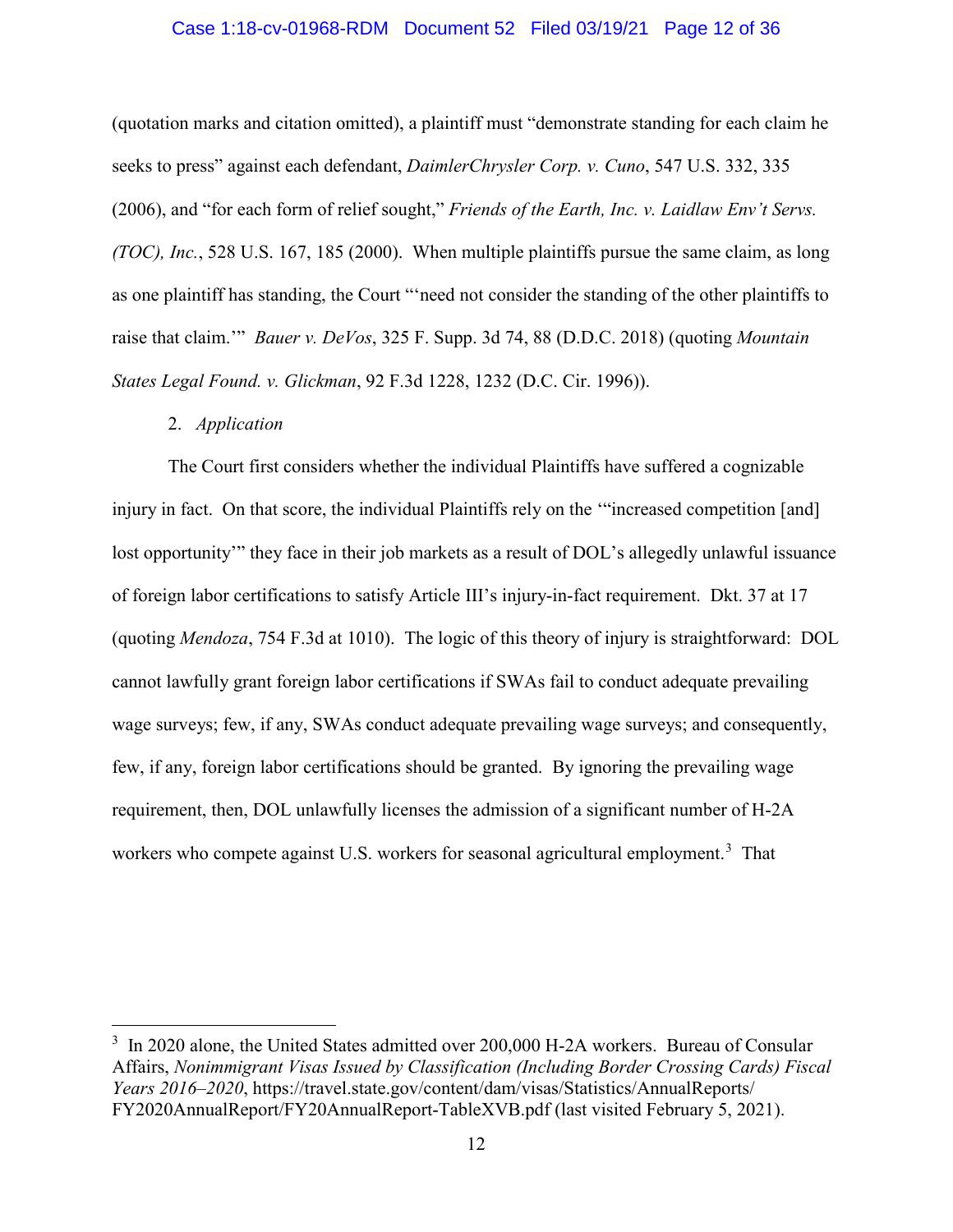### Case 1:18-cv-01968-RDM Document 52 Filed 03/19/21 Page 13 of 36

increased competition harms Plaintiffs, in turn, by artificially depressing their wages and limiting the job opportunities available to them.

The Court agrees that the individual Plaintiffs have suffered and will likely continue to suffer a cognizable, competitive injury. "The D.C. Circuit has long recognized—and recently reaffirmed—the doctrine of competitor standing, whereby a party suffers a cognizable injury under Article III when an agency lift[s] regulatory restrictions on their competitors or otherwise allow[s] increased competition against them." *Permapost Prods., Inc. v. McHugh*, 55 F. Supp. 3d 14, 21 (D.D.C. 2014) (quotation marks omitted); *see also Save Jobs USA v. Dep't of Homeland Sec.*, 942 F.3d 504, 510 (D.C. Cir. 2019); *Mendoza*, 754 F.3d at 1011; *Int'l Brotherhood of Teamsters v. U.S. Dep't of Transp.*, 724 F.3d 206, 211–12 (D.C. Cir. 2013); *Sherley v. Sebelius*, 610 F.3d 69, 72 (D.C. Cir. 2010). The requirements for establishing competitor standing are twofold: first, "a party in a particular market must show an actual or imminent increase in competition in the relevant market," and, second, the plaintiff must "demonstrate that it is a direct and current competitor whose bottom line may be adversely affected by the challenged government action." *Wash. All. of Tech. Workers v. U.S. Dep't of Homeland Sec.*, No. 16-cv-1170, 2021 WL 329847, at \*6 (D.D.C. Jan. 28, 2021) (quotation marks, citations, brackets, and emphasis omitted); *see also KERM, Inc. v. Fed. Commc'ns Comm'n*, 353 F.3d 57, 60–61 (D.C. Cir. 2004); *Arpaio v. Obama*, 797 F.3d 11, 23 (D.C. Cir. 2015).

Both requirements are satisfied here. First, DOL's allegedly unlawful certifications produce an "actual . . . increase in competition in the relevant market." *Wash. All. of Tech. Workers*, 2021 WL 329847, at \*6. As Plaintiffs note, "findings of a prevailing wage are rare," and DOL's certifications for "the overwhelming majority of H-2A jobs" occur without prevailing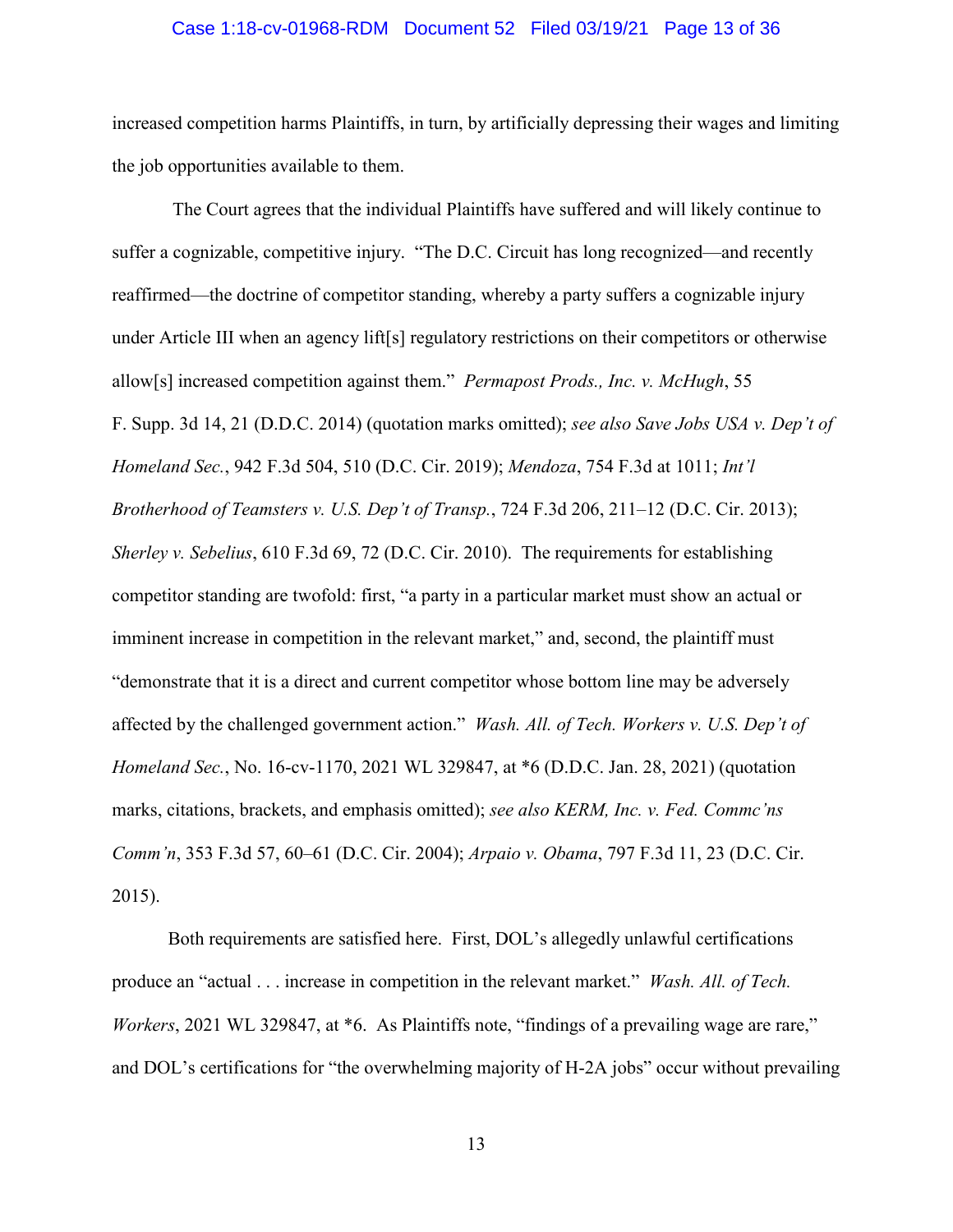### Case 1:18-cv-01968-RDM Document 52 Filed 03/19/21 Page 14 of 36

wage data. Dkt. 31 at 19–20. And if *none* of those certifications should have (or should be) issued, *see* Dkt. 1 at 17 (Compl. Prayer for Relief), then the number of H-2A laborers would plummet. The D.C. Circuit "has repeatedly held that an individual who competes in a labor market has standing to challenge allegedly unlawful government action that is likely to lead to an increased supply of labor—and thus competition—in that market." *Save Jobs USA*, 942 F.3d at 509. And here, that is precisely what the individual Plaintiffs claim is happening: DOL unlawfully certifies the admission of many foreign H-2A workers, but for whose presence, the labor supply for seasonal agricultural work would be lower. That is a cognizable harm. *See id.* at 510 (finding competitive injury where challenged rule "cause[d] more H-1B visa holders [(against whom plaintiffs competed for jobs)] to remain in the United States than otherwise would"); *Int'l Union of Bricklayers & Allied Craftsmen v. Meese*, 761 F.2d 798, 802 (D.C. Cir. 1985) (union challenging procedural validity of immigration rules that "allow[ed] aliens into the country to perform work which would otherwise likely go to [plaintiff's] members" suffered injury in fact because "those alien workers represent competition which [plaintiff's members] would not face if the Government followed the procedures required by law").

Second, the individual Plaintiffs have established that they are "direct and current competitor[s] whose bottom line may be adversely affected by the challenged government action." *Wash. All. of Tech. Workers*, 2021 WL 329847, at \*6. The individual Plaintiffs compete in the same market for the same jobs as H-2A workers, *see, e.g.*, Dkt. 37-9 at 2 (Avila Decl. ¶ 11); Dkt. 37-10 at 2 (Garcia Decl. ¶ 10); Dkt. 37 at 13, 17, and their bottom line may be adversely affected because '"[b]asic economic logic'" holds that, *ceteris paribus*, an increase in labor supply drives labor prices (*i.e.,* wages) down, *Am. Inst. of Certified Pub. Accts. v. IRS*, 804 F.3d 1193, 1198 (D.C. Cir. 2015) (quoting *United Transp. Union v. ICC*, 891 F.2d 908, 912 n.7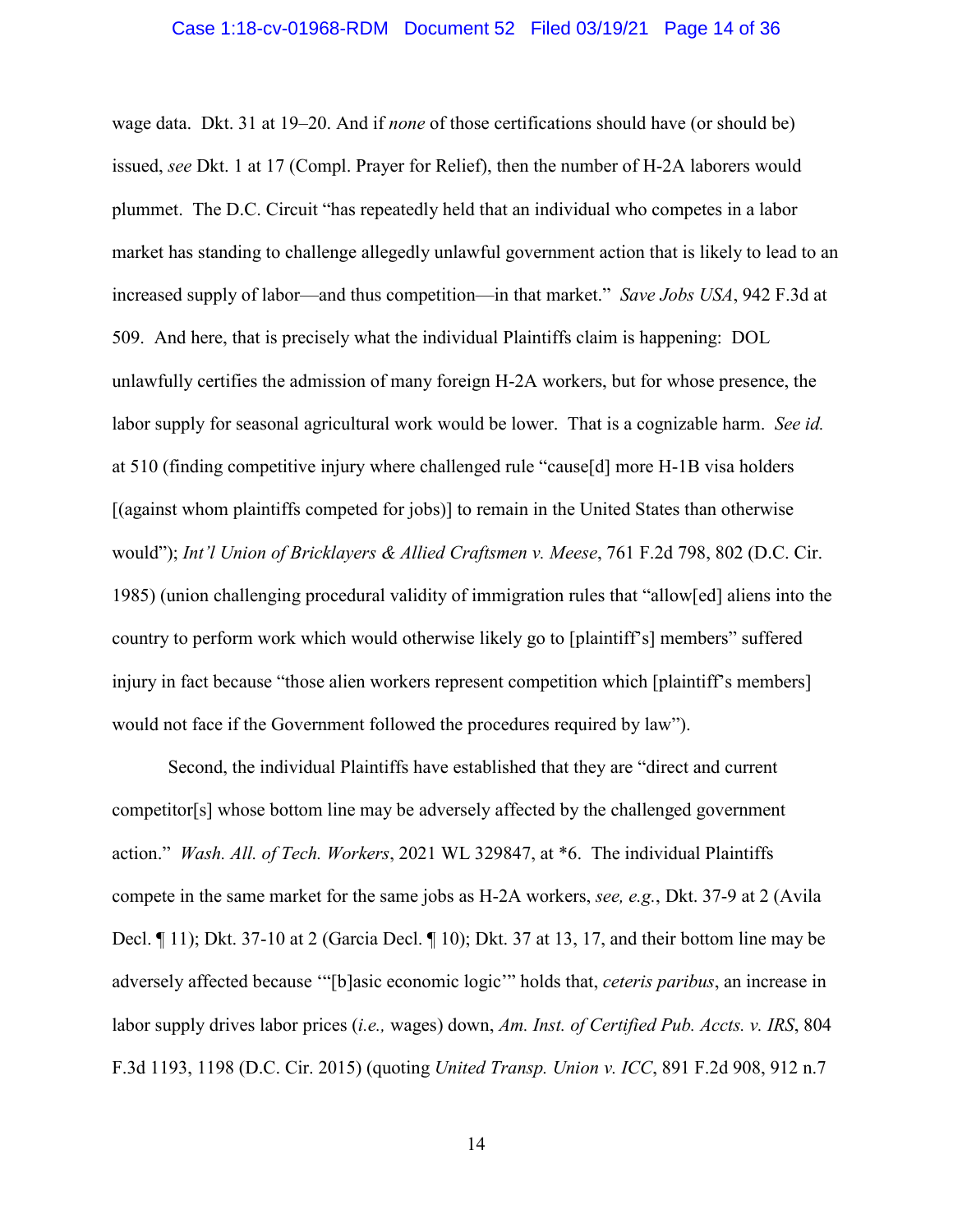### Case 1:18-cv-01968-RDM Document 52 Filed 03/19/21 Page 15 of 36

(D.C. Cir. 1989); *see also id.* ("[I]ncreased competition almost surely injures a seller in one form or another[.]"); *Wash. All. of Tech. Workers v. U.S. Dep't of Homeland Sec.*, 892 F.3d 332, 339 (D.C. Cir. 2018) ('"[A]n actual or imminent increase in competition . . . will almost certainly cause an injury in fact.'" (quoting *Sherley*, 610 F.3d at 73)).

To be sure, DOL may grant foreign labor certifications only *after* determining that there is a shortage of U.S. workers who are "able, willing, and qualified" to "perform the labor or services" at issue. 8 U.S.C. § 1188(a)(1)(A); *see also* 20 C.F.R. § 655.103(a) ("In order to bring nonimmigrant workers to the U.S. to perform agricultural work, an employer must first demonstrate to the Secretary that there are not sufficient U.S. workers able, willing, and qualified to perform the work in the area of intended employment at the time needed[.]"). It might be argued, therefore, that the individual Plaintiffs do *not* compete against H-2A workers because those workers enter the labor supply only once U.S. workers have left it. But even though this is a substantial argument (albeit raised by neither party), the Court concludes that it does not undermine the individual Plaintiffs' standing. First, the INA itself recognizes that "the employment of [an H-2A worker] in [agricultural] labor or services" may "adversely affect the wages and working conditions of workers in the United States similarly employed" even where "there are not sufficient [U.S.] workers who are able, willing, and qualified, and who will be available at the time and place needed, to perform the labor or services involved in the petition." 8 U.S.C. § 1188(a)(1). Were it otherwise, the INA would have no need to require that both conditions—domestic labor shortage and wage adequacy—be present prior to the granting of a foreign labor certification.

In addition, the D.C. Circuit has explained that the "direct and current competitor" requirement should not be "overread[]," as it "simply distinguishes an existing market participant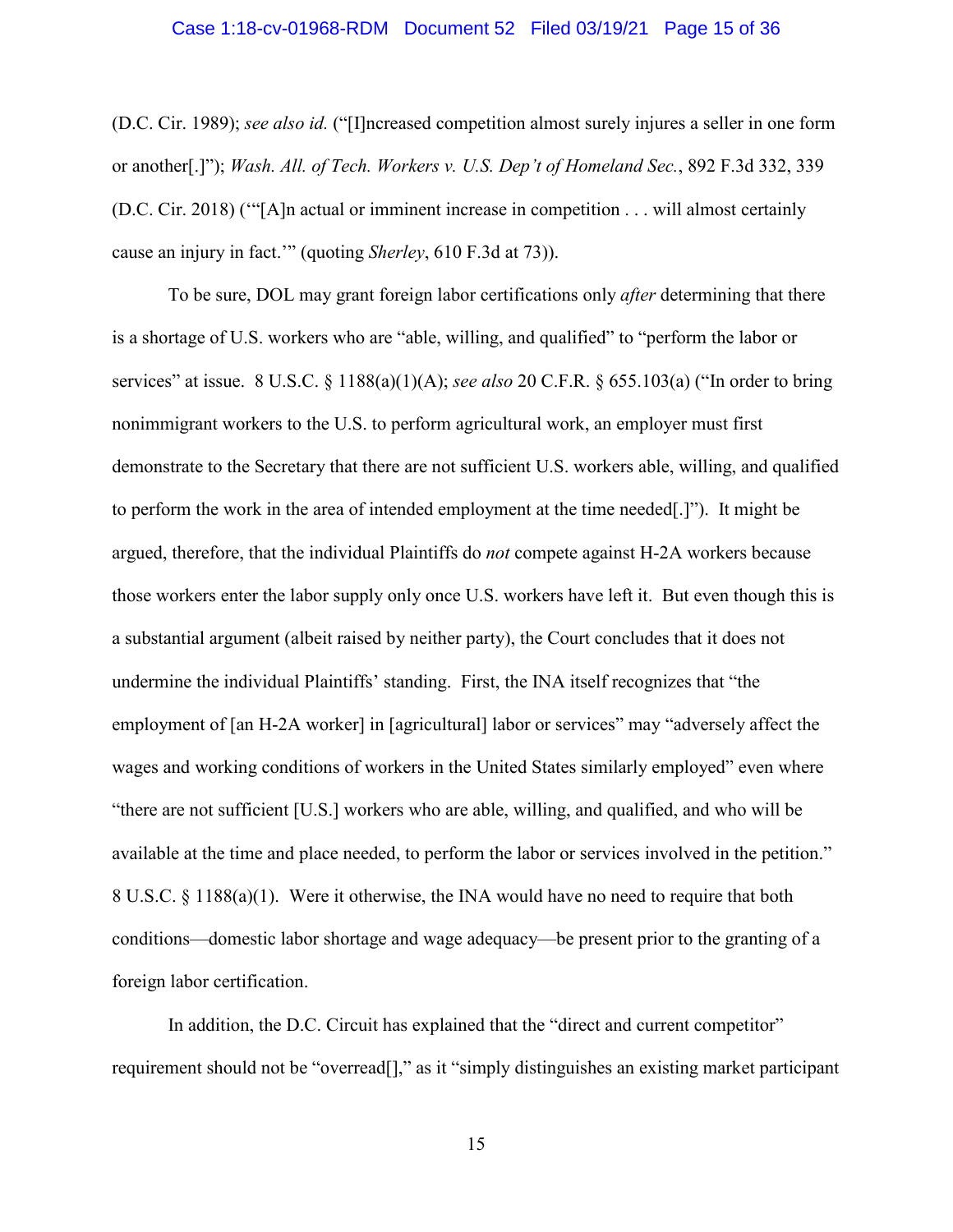### Case 1:18-cv-01968-RDM Document 52 Filed 03/19/21 Page 16 of 36

from a potential—and unduly speculative—participant." *Save Jobs USA*, 942 F.3d at 510 (quotation marks omitted). Here, the individual Plaintiffs are participants in the market for seasonal, agricultural labor. Dkt. 37-7 at 1–2 (Gomez Decl. ¶¶ 3–7); Dkt. 37-8 at 1–2 (Princilus Decl. ¶¶ 3–8); Dkt. 37-9 at 1–2 (Avila Decl. ¶¶ 3–9); Dkt. 37-10 at 1–2 (Garcia Decl. ¶¶ 3–8). Requiring that they first "accept substandard wages and working conditions" before deeming them direct competitors is "precisely the situation the INA seeks to prevent," and "cannot be the result [that] Congress intended." *Mendoza*, 754 F.3d at 1017 (citing 20 C.F.R. § 655.0(a)(2) ("U.S. workers cannot be expected to accept employment under conditions below the established minimum levels."). Indeed, the very reason the individual Plaintiffs cannot perform the labor at issue is, they explain, *because* DOL permits the hiring of H-2A workers at allegedly artificially low wage rates. Dkt. 37-7 at 2 (Gomez Decl. ¶ 8); Dkt. 37-8 at 2 (Princilus Decl. ¶ 9); Dkt. 37-9 at 2 (Avila Decl. ¶ 11); Dkt. 37-10 at 2 (Garcia Decl. ¶ 10). That does not render U.S. workers non-competitors; just non-competitive.

In response to the foregoing, Defendants argue that the individual Plaintiffs' competitive injuries are speculative because they have not identified "whether," "where," or in "what line of work" they will participate in the future. Dkt. 34-1 at 26. But they have. As to "whether"—the individual Plaintiffs have been working as agricultural laborers for decades, and they have no intention of stopping any time soon. Dkt. 37-7 at 1 (Gomez Decl. ¶ 3) ("For decades, I have worked harvesting crops in Arizona and elsewhere. . . . My intention is to continue working as a farm laborer as long as I am able to do so."); Dkt. 37-8 at 1 (Princilus Decl. ¶ 3) ("For over two decades, I have earned my living performing farm labor jobs. I expect to continue working in farm labor jobs as long as I am able to do so[.]"); Dkt. 37-9 at 1 (Avila Decl. ¶ 3) ("Since 1986, I have earned my living as an agricultural working, harvesting fruits and vegetables in the United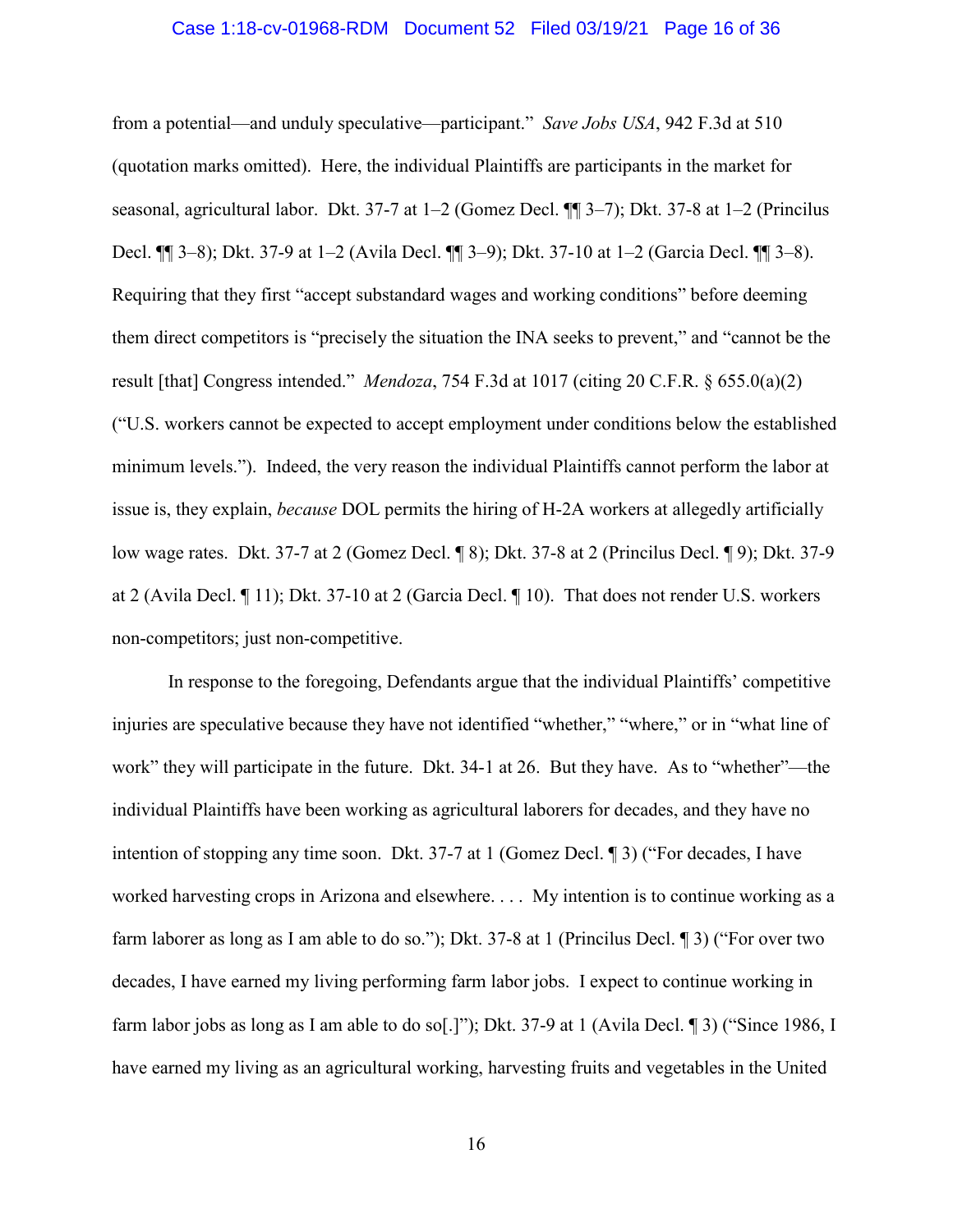### Case 1:18-cv-01968-RDM Document 52 Filed 03/19/21 Page 17 of 36

States. . . . I plan to continue working in farm labor as long as I am able to do so."); Dkt. 37-10 at 1 (Garcia Decl. ¶¶ 3, 7) ("Since 1990, I have been a farmworker in the United States. . . . I want to continue working as a farmworker for as long as I am able."). As for "where"—nearly anywhere. Dkt. 37-7 at 2 (Gomez Decl. ¶ 8) ("I am willing to travel anywhere in the western United States for a good-paying farm labor job."); Dkt. 37-8 at 2 (Princilus Decl. ¶ 9) ("I am willing to travel anywhere in the eastern United States for a good-paying agricultural job."); Dkt. 37-9 at 2 (Avila Decl. ¶ 11) ("I am willing to travel anywhere in the western United States for a good-paying agricultural job."); Dkt. 37-10 at 2 (Garcia Decl. ¶ 10) ("I am willing to travel anywhere in the United States for well-paying jobs."). And finally, as for "what line of work" the individual Plaintiffs explain in detail their respective agricultural competencies. Dkt. 37-7 at 2–3 (Gomez Decl. ¶¶ 4–6); Dkt. 37-8 at 1–2 (Princilus Decl. ¶¶ 4–7); Dkt. 37-9 at 1–2 (Avila Decl. ¶¶ 4–8); Dkt. 37-10 at 1 (Garcia Decl. ¶¶ 3–6).

The Court therefore concludes that the individual Plaintiffs have sufficiently demonstrated a cognizable injury under Article III. *Cf. Mendoza*, 754 F.3d at 1013 (plaintiffs suffered cognizable injury by "affirm[ing] their desire to work as herders and stat[ing] their intention to do so if wages and working conditions improve[d]," despite several plaintiffs not having worked or applied for "specific herder jobs" in years); *Save Jobs USA*, 942 F.3d at 511 (plaintiffs suffered cognizable injury where they competed against H–1B visa holders "in the past, and [where] . . . nothing prevent[ed]" future competition); *Wash. All. of Tech. Workers*, 892 F.3d at 340 (plaintiffs who "affirmed their desire to work" suffered competitive injury even where they had "not filled out formal job applications since the [challenged] [r]ule took effect").

The remaining questions, then, are whether that injury is (1) fairly traceable to Defendants' conduct, and (2) redressable by a favorable court decision. *See Lujan*, 504 U.S. at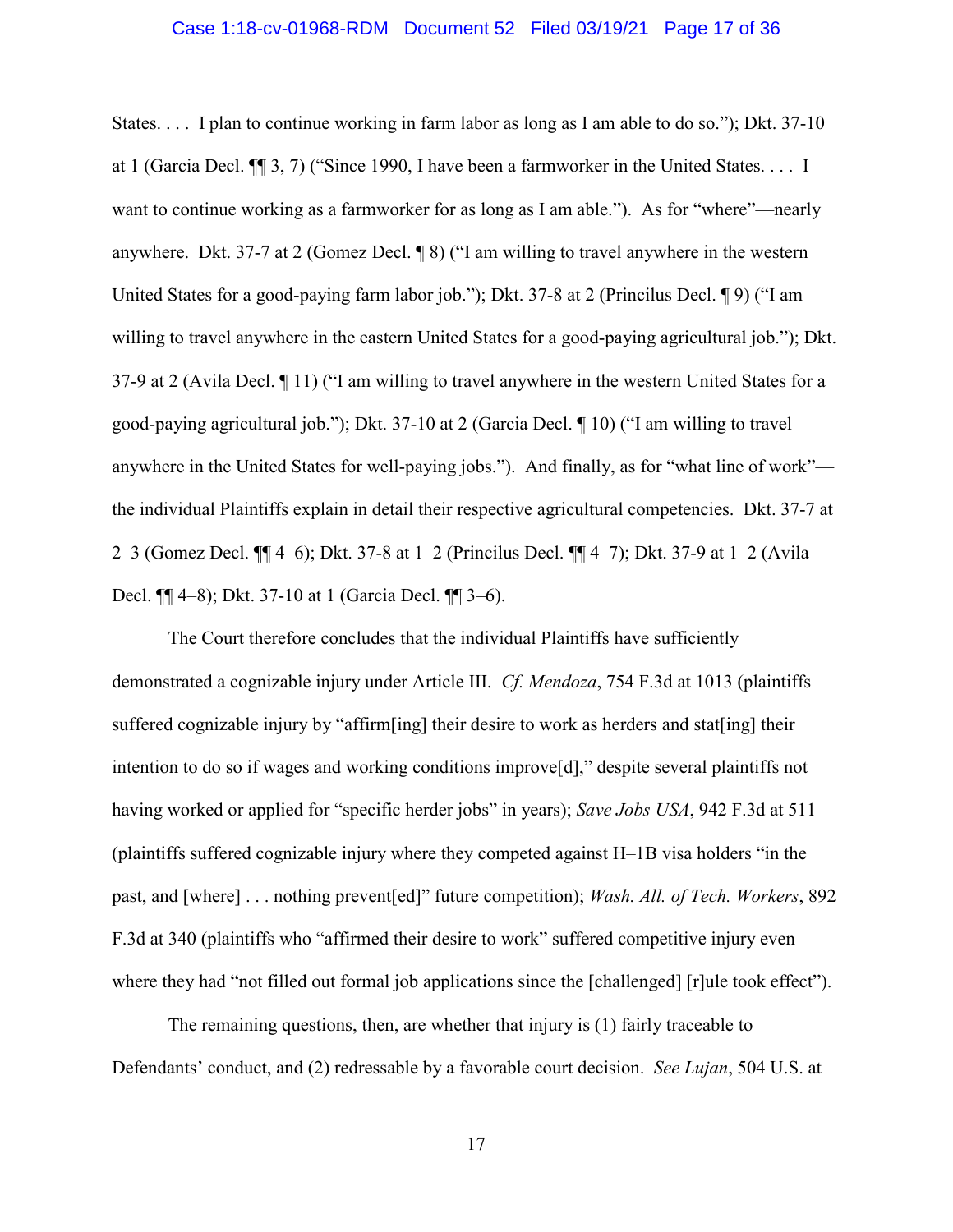### Case 1:18-cv-01968-RDM Document 52 Filed 03/19/21 Page 18 of 36

560–61. The answers are clear: yes, and yes. It is Defendants' alleged failure to adhere to the governing regulations in granting foreign labor certifications without considering the prevailing wage that leads to the increased competition that the individual Plaintiffs will face. *See Wash. All. of Tech. Workers*, 892 F.3d at 341 (finding "increase in competition [was] directly traceable to" agency rule where that rule "authorize[d] work for [those] . . . with whom [plaintiff's] members compete for jobs"). And the Court may, as Plaintiffs request, "[e]njoin defendants from granting a temporary foreign labor certification absent a determination that it complies with the wage requirements of the INA and its implementing regulations." Dkt. 1 at 17 (Compl. Prayer for Relief); *cf. Wash. All. of Tech. Workers*, 892 F.3d at 341 ("A court order invalidating the [challenged] Rule would eliminate workers from the [relevant] job market and therefore decrease competition for the . . . jobs pursued by [plaintiff's] members. The specific injury suffered, then, would be remedied by a favorable court order.").

The individual Plaintiffs consequently have standing to bring this action. Because they do, the Court need not consider FLOC's standing to sue. *See Glickman*, 92 F.3d at 1232. [4](#page-17-0)

<span id="page-17-0"></span> $\frac{1}{4}$  $\frac{4}{1}$  In their reply brief, Defendants argue that FLOC falls outside the INA's zone of interests and should thus be dismissed as a Plaintiff in this action. Dkt. 41 at 9–10. Whether FLOC is within the INA's zone of interests is a merits inquiry, *see Lexmark Int'l, Inc. v. Static Control Components, Inc.*, 572 U.S. 118, 127 (2014), and, as such, may usually be addressed only after confirming the relevant party's standing, *see generally Steel Co. v. Citizens for a Better Env't*, 523 U.S. 83 (1998). Here, however, Defendants have forfeited their zone-of-interests argument by not raising it in their opening brief, and thus, the Court need not consider it. *See Am. Wildlands v. Kempthorne,* 530 F.3d 991, 1001 (D.C. Cir. 2008) ("Issues may not be raised for the first time in a reply brief." (quotation marks and citation omitted)); *see also Kennedy-Jarvis v. Wells*, 195 F. Supp. 3d 230, 238 n.4 (D.D.C. 2016) (referencing "the D.C. Circuit's admonitions that the [C]ourt need not address an argument raised for the first time in a reply brief") (citing *McBride v. Merrell Dow & Pharm., Inc.*, 800 F.2d 1208, 1211 (D.C. Cir. 1986)).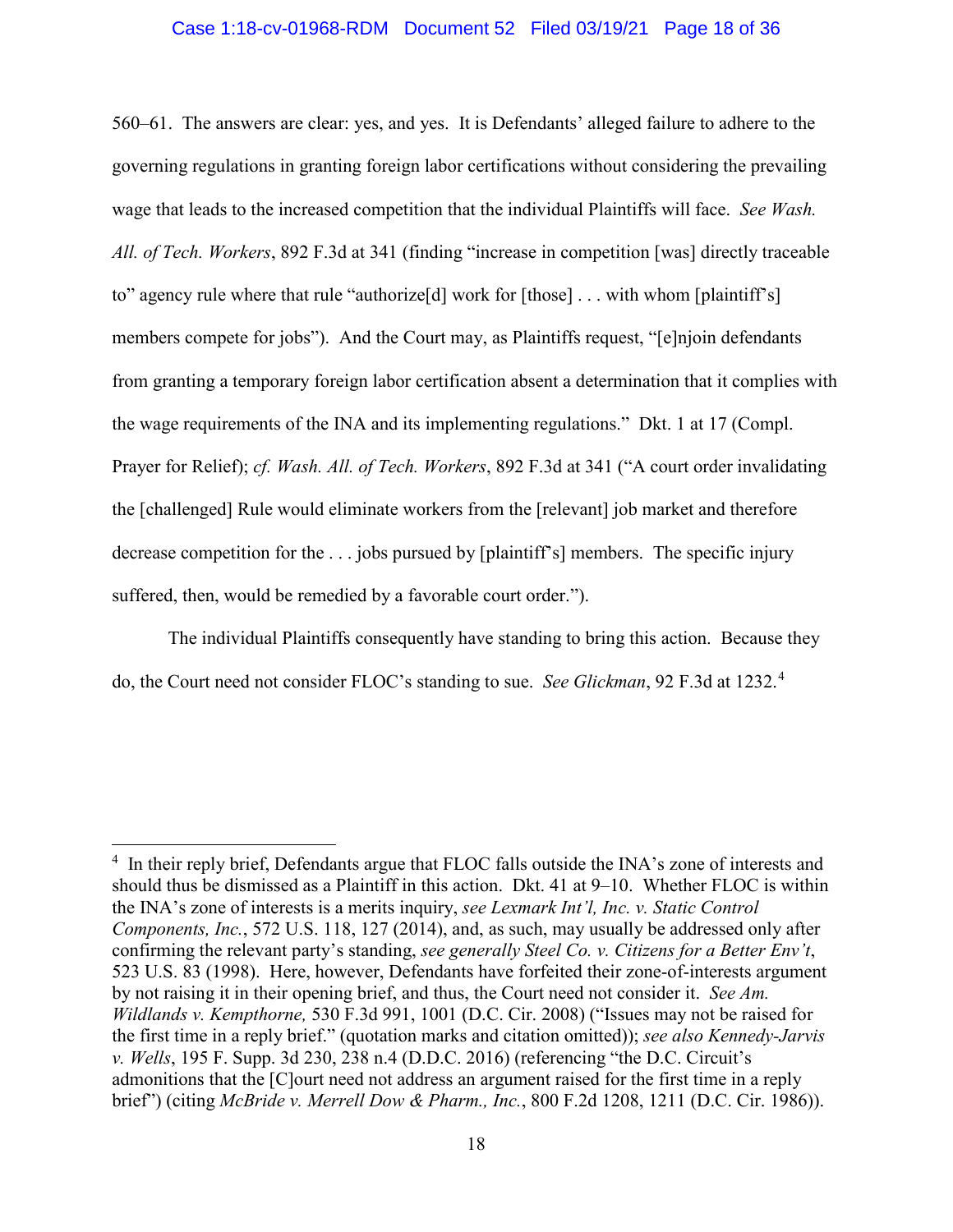# **B. Policy and Practice**

The parties first dispute whether DOL, in fact, maintains a policy and practice of ignoring the prevailing wage requirement when SWAs have not calculated it. Plaintiffs argue, of course, that DOL does maintain such a policy. Dkt. 31 at 16–22. For their part, Defendants initially claimed that such a practice did not exist, repeatedly "deny[ing]" in their answer that DOL grants temporary employment certifications where an SWA does not conduct a wage survey or where the SWA issues "no finding" as to a prevailing wage rate. *Compare* Dkt. 1 at 9 (Compl. ¶¶ 28– 30) *with* Dkt. 26 at 5 (Answer ¶¶ 28–30). Defendants' summary judgment briefing changed course, however, arguing (1) that the practice of relying on SWAs to provide prevailing wage data not only exists, but is "longstanding," Dkt. 34-1 at 44–46; (2) that "20 C.F.R. Part 655 has *never* been read to require every wage source in the offered-wage source provision to always be available in all situations," *id.* at 44 (emphasis added); and (3) that "[a]s part of the 2010 Rule, DOL retained . . . its past understanding that if a wage source in the Offered Wage Provision . . . did not exist, that DOL would set the wage rate at the highest of the other sources," *id.* at 20; *see also id.* at 42 (explaining why "the understanding and practice Plaintiffs now attack has existed for so long" (internal quotation marks omitted)).

The Court agrees with Plaintiffs (and, it appears, now Defendants) that DOL's policy and practice is to grant foreign labor certifications even where the prevailing wage has not been calculated by an SWA. The agency admits as much, Dkt. 34-1 at 20, 42, 44–46, and the administrative record supports that concession, Dkt. 30-1 at 68, 72 (DOL PowerPoint presentation stating that incomplete SWA surveys are "processed [in the] same manner as a survey with the actual wage"); *id.* at 75–76 (permitting DOL's Agricultural Online Wage Library to contain "no findings" when SWAs fail to calculate prevailing wage); *see also* Dkt. 31 at 16.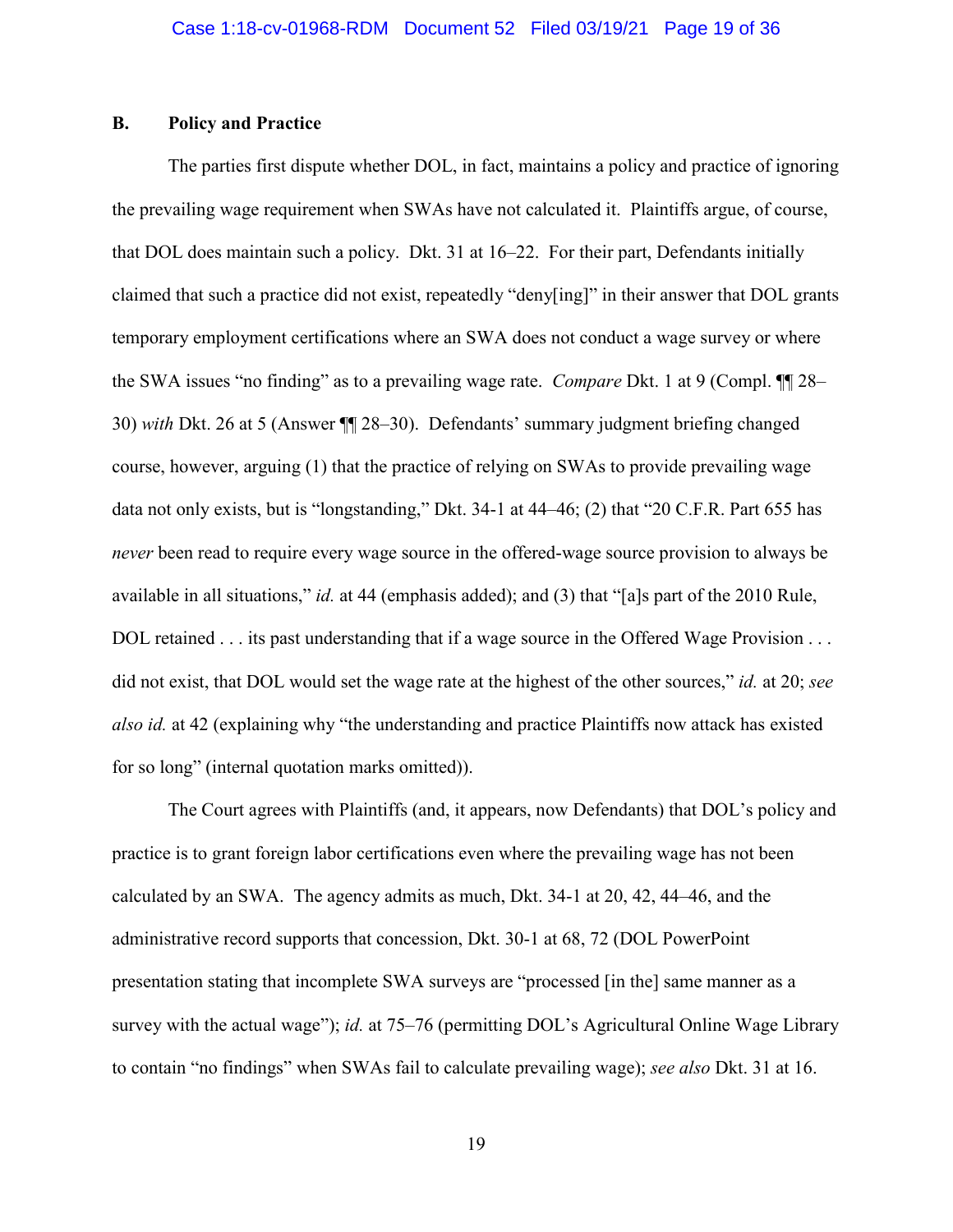### Case 1:18-cv-01968-RDM Document 52 Filed 03/19/21 Page 20 of 36

The history of DOL's rulemaking, moreover, unmistakably reflects its policy of granting certifications absent the calculation of a prevailing wage rate. In its 2019 NPRM, for example, DOL explained:

The Department currently relies on Handbook 385, which pre-dates the creation of the H-2A program and was last updated in 1981, to set the standards that govern the prevailing wage surveys that the SWAs conduct to establish prevailing wage rates for all agricultural job orders. . . . Due to the difficulty of implementing these resource-intensive standards, the SWAs are often required to report "no finding" from the prevailing wage surveys that they conduct. As a result, the current survey standards are not only resource-intensive but also fail to meet the Department's aim of producing reliable prevailing wage rates.

Temporary Agricultural Employment of H-2A Nonimmigrants in the United States, 84 Fed. Reg. 36,168, 36,179 (proposed rule July 26, 2019) (to be codified at 20 C.F.R. pts. 653 and 655) (hereinafter "2019 NPRM"). DOL further explained that its proposal would "maintain[] the requirement that the Offered Wage Rate must be the highest of *applicable* wage sources," *id.* (capitalization altered and emphasis added), and added that, in line with past practice, DOL was "not obligated to establish a prevailing wage separate from the AEWR for every occupation and agricultural activity in every [s]tate," *id.* DOL's explanations in the 2019 NPRM are consistent with earlier statements made by the agency—for example, its observation in a 2008 proposed rule that "agricultural employers wishing to utilize the H-2A program have traditionally been required to offer and pay their covered U.S. workers and H-2A workers the higher of the applicable hourly "Adverse Effect Wage Rate" (AEWR), *as determined by the [f]ederal government*; the applicable prevailing wage, *as determined by the [s]tates*; or the [f]ederal or [s]tate statutory minimum wage." Temporary Agricultural Employment of H-2A Aliens in the United States; Modernizing the Labor Certification Process and Enforcement, 73 Fed. Reg. 8538, 8549 (proposed rule Feb. 13, 2008) (to be codified at 20 CFR pt. 655) (emphasis added) (hereinafter "2008 NPRM"). As DOL stresses, the 2008 NPRM lodged responsibility for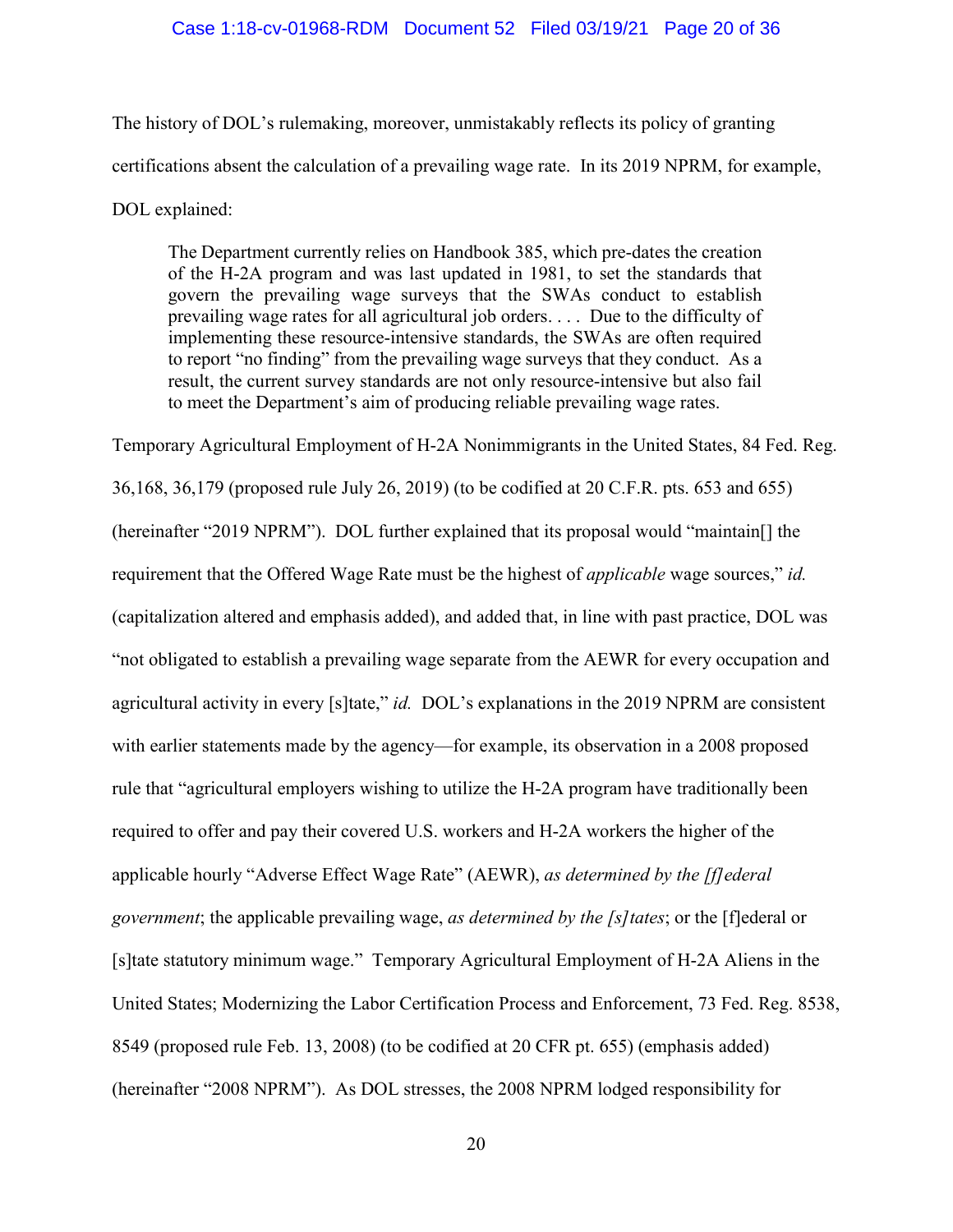### Case 1:18-cv-01968-RDM Document 52 Filed 03/19/21 Page 21 of 36

calculating the prevailing wage in "the [s]tates," while expressly tasking "the [f[ederal government" with determining the AEWR. *Id.*; *see also* Dkt. 34-1 at 44. Indeed, according to the agency, "ever since the first rulemaking DOL engaged in on the H-2A program and throughout the other rulemakings and guidance DOL has issued related to the H-2A program, the agency has consistently been aware that not every listed wage source would be *applicable* to every application." Dkt. 41 at 19–20 (emphasis added) (citing Labor Certification Process for the Temporary Employment of Aliens in Agriculture and Logging in the United States, 52 Fed. Reg. 20,496, 20,502 (interim rule final proposed June 1, 1987) (hereinafter "1987 Rule") ("[A] worker in employment under the H-2A program must be paid at the highest of the *applicable* wage rates, whether that highest rate is the AEWR, the prevailing wage, or the [f]ederal or [s]tate statutory minimum wage." (emphasis added)); *see also* Temporary Agricultural Employment of H-2A Aliens in the United States; Modernizing the Labor Certification Process and Enforcement, 73 Fed. Reg. 77,110, 77,115 (final rule Dec. 18, 2008) (to be codified at 20 C.F.R. pt. 655) (hereinafter "2008 Rule") (H-2A workers "will also receive the highest of the AEWR, prevailing wage, or minimum wage, *as applicable*" (emphasis added)).

In light of this all, the Court concludes that no material dispute exists to whether DOL grants foreign labor certifications absent a prevailing wage determination: it does and, apparently, long has.

## **B. Final Agency Action**

Defendants next argue that Plaintiffs' claims are nonjusticiable because they raise a programmatic attack to agency policy as opposed to challenging discrete agency action, and, furthermore, that DOL's policy and practice is not "final" even if it is agency action. Dkt. 34-1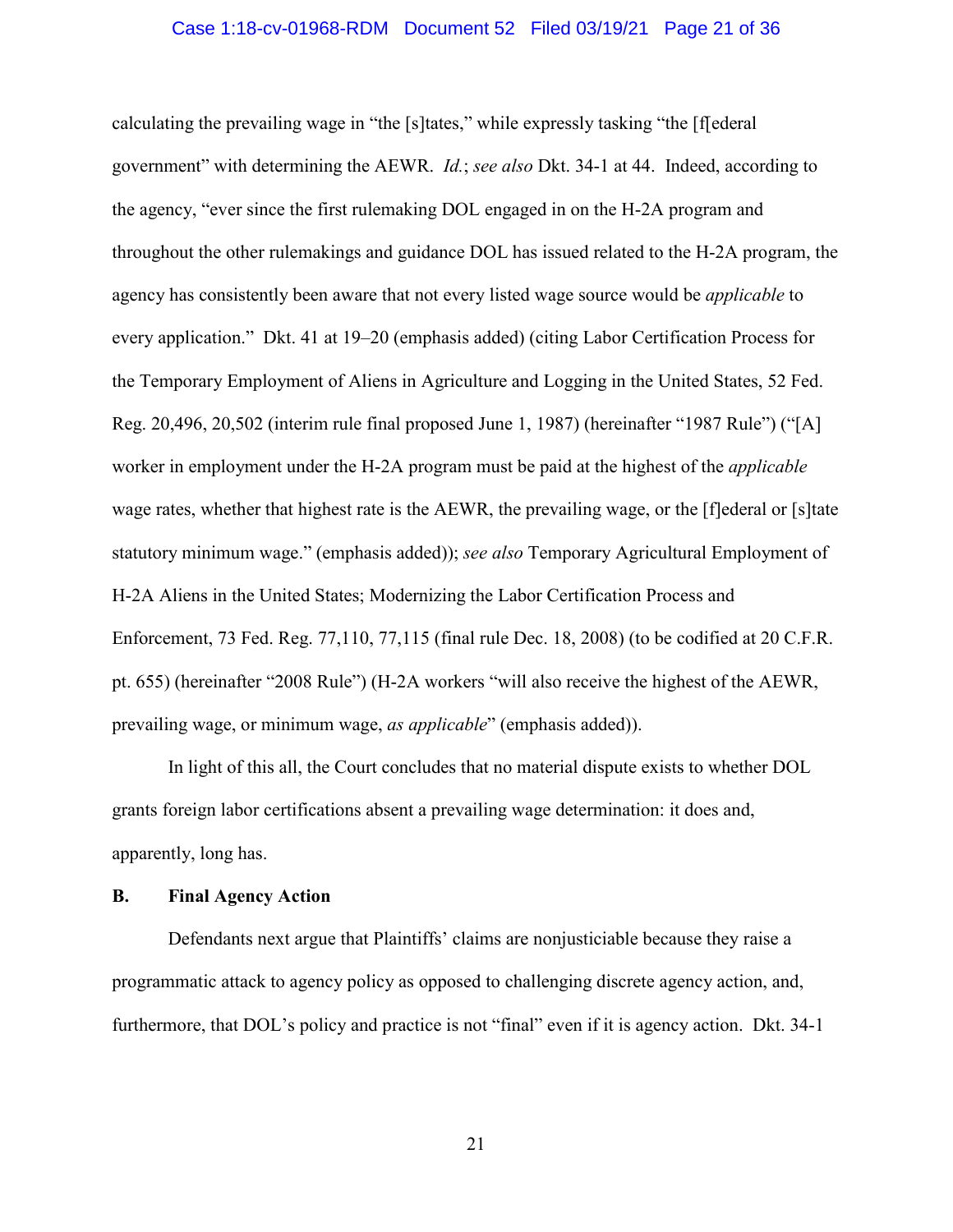### Case 1:18-cv-01968-RDM Document 52 Filed 03/19/21 Page 22 of 36

at 30–37. [5](#page-21-0) This poses an unsettled and difficult question: Does an agency's policy and practice present justiciable agency action under the APA where a plaintiff does not challenge specific applications of the policy?

Consideration of that question must begin with *Lujan v. National Wildlife Federation*, 497 U.S. 871 (1990). There, the plaintiffs challenged a "land withdrawal review program" shorthand, the Court explained, for the general "operations of the [Bureau of Land Management] in reviewing withdrawal revocation applications and the classifications of public lands and developing land use plans as required by" federal law. *Lujan*, 497 U.S. at 890. The Court remarked that the challenged BLM plan was "no more an identifiable 'agency action' . . . than a 'weapons procurement program' of the Department of Defense or a 'drug interdiction program' of the Drug Enforcement Administration." *Id.* Such sweeping challenges, the Court held, are typically nonjusticiable:

[Plaintiffs] cannot seek *wholesale* improvement of [agency] program[s] by court decree, rather than in the offices of the Department or the halls of Congress, where programmatic improvements are normally made. Under the terms of the APA, respondent must direct its attack against some particular "agency action" that causes it harm.  $\ldots$  [A] regulation is not ordinarily considered the type of agency action "ripe" for judicial review under the APA until the scope of the controversy has been reduced to more manageable proportions, and its factual components fleshed out, by some concrete action applying the regulation to the claimant's situation in a fashion that harms or threatens to harm him.

*Id.* at 891. *Lujan* acknowledged that the "case-by-case approach that [it] require[d] is understandably frustrating." *Id.* at 894. But because that approach "is the traditional, and remains the normal, mode of operation of the courts," *Lujan* explained, "[e]xcept where Congress explicitly provides for [judicial] correction of the administrative process at a higher

<span id="page-21-0"></span> $\frac{1}{5}$  Plaintiffs originally challenged the grant of five specific labor certifications, *see* Dkt. 1 at 14– 15 (Compl. ¶¶ 51–53), but the Court dismissed those challenges as moot, *see Garcia*, 393 F. Supp. 3d at 111.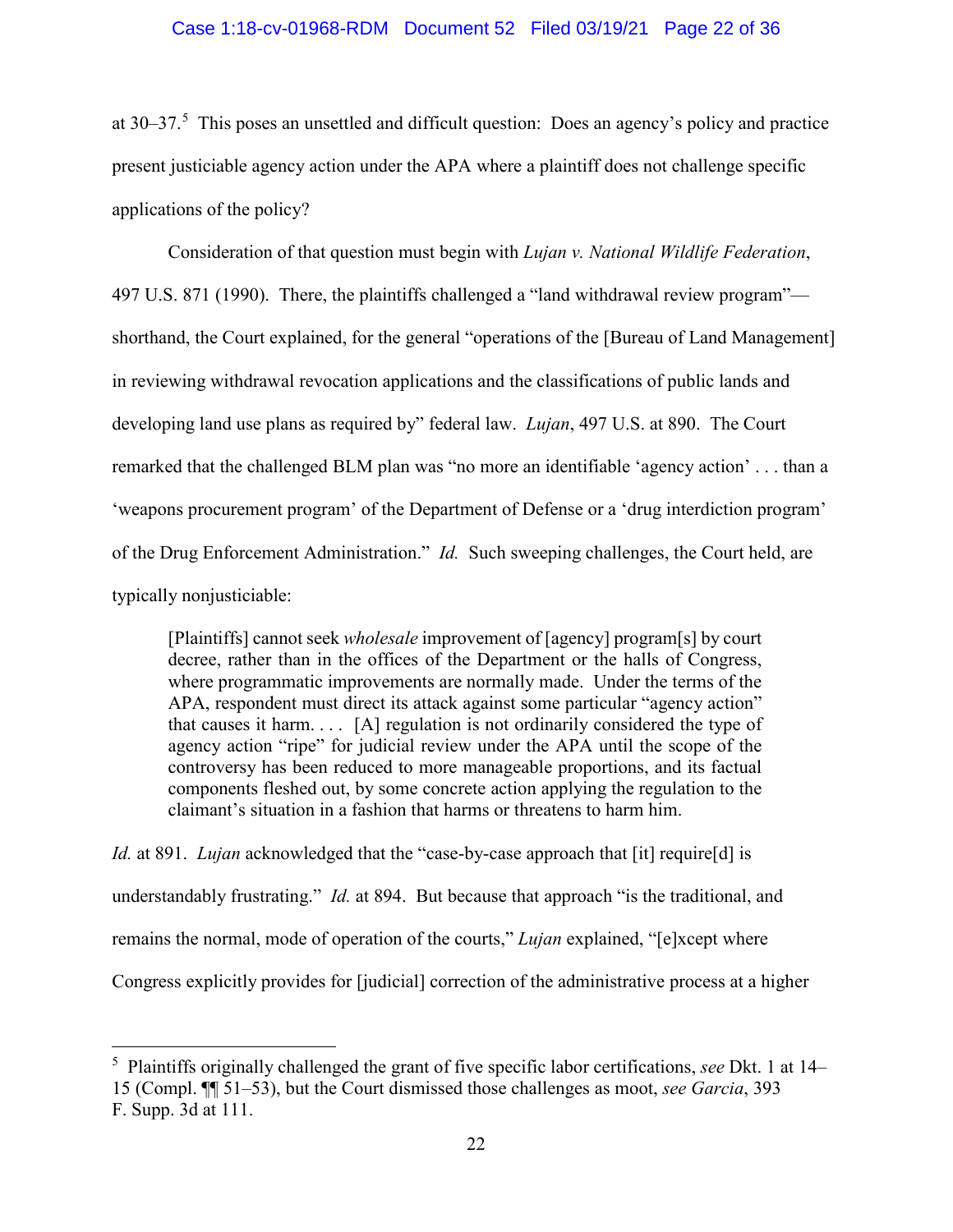### Case 1:18-cv-01968-RDM Document 52 Filed 03/19/21 Page 23 of 36

level of generality, [courts] intervene in the administration of the laws only when, and to the extent that, a specific 'final agency action' has an actual or immediately threatened effect." *Id.*; *see also Norton v. S. Utah Wilderness All.*, 542 U.S. 55, 64 (2004) ("The limitation [of judicial review] to discrete agency action precludes the kind of broad programmatic attack we rejected in *Lujan*[.]").

A handful of decisions in this circuit have addressed *Lujan*'s applicability to policy-andpractice claims, but those cases do not provide a definitive answer to the question posed here. In *Cobell v. Norton*, for instance, the D.C. Circuit considered a challenge to the Department of the Interior's High Level Implementation Plan ("HLIP")—a group of projects that the Department had developed to ensure the accuracy of information regarding certain trust accounts and to guide future trust management. 240 F.3d 1081, 1091 (D.C. Cir. 2001). The district court in *Cobell* had found—and the government had conceded on appeal—that the HLIP constituted justiciable agency action. *Id.* at 1095. But this was a "questionable" conclusion, the D.C. Circuit remarked in dicta, because "[w]hile a single step or measure is reviewable, an on-going program or policy is not, in itself, a 'final agency action' under the APA." *Id.* (citing *Lujan*, 497 U.S. at 890).

More recently, in *Xie v. Kerry*, 780 F.3d 405 (D.C. Cir. 2015), the D.C. Circuit appeared to take a more permissive approach to judicial review of policy-and-practice claims under the APA. There, the plaintiff alleged that the Department of State was violating the INA's temporal priority provision, 8 U.S.C. § 1153(e)(1), by maintaining an "unannounced policy" that delayed the adjudication of certain Chinese work visas, Dkt. 1 at 9 (Xie Compl. ¶ 28), *Xie v. Kerry*, 21 F. Supp. 3d 89 (D.D.C. 2014) (No. 13-cv-606). The plaintiff had submitted one such visa to the State Department and sought declaratory relief that the Department's delayed adjudication of it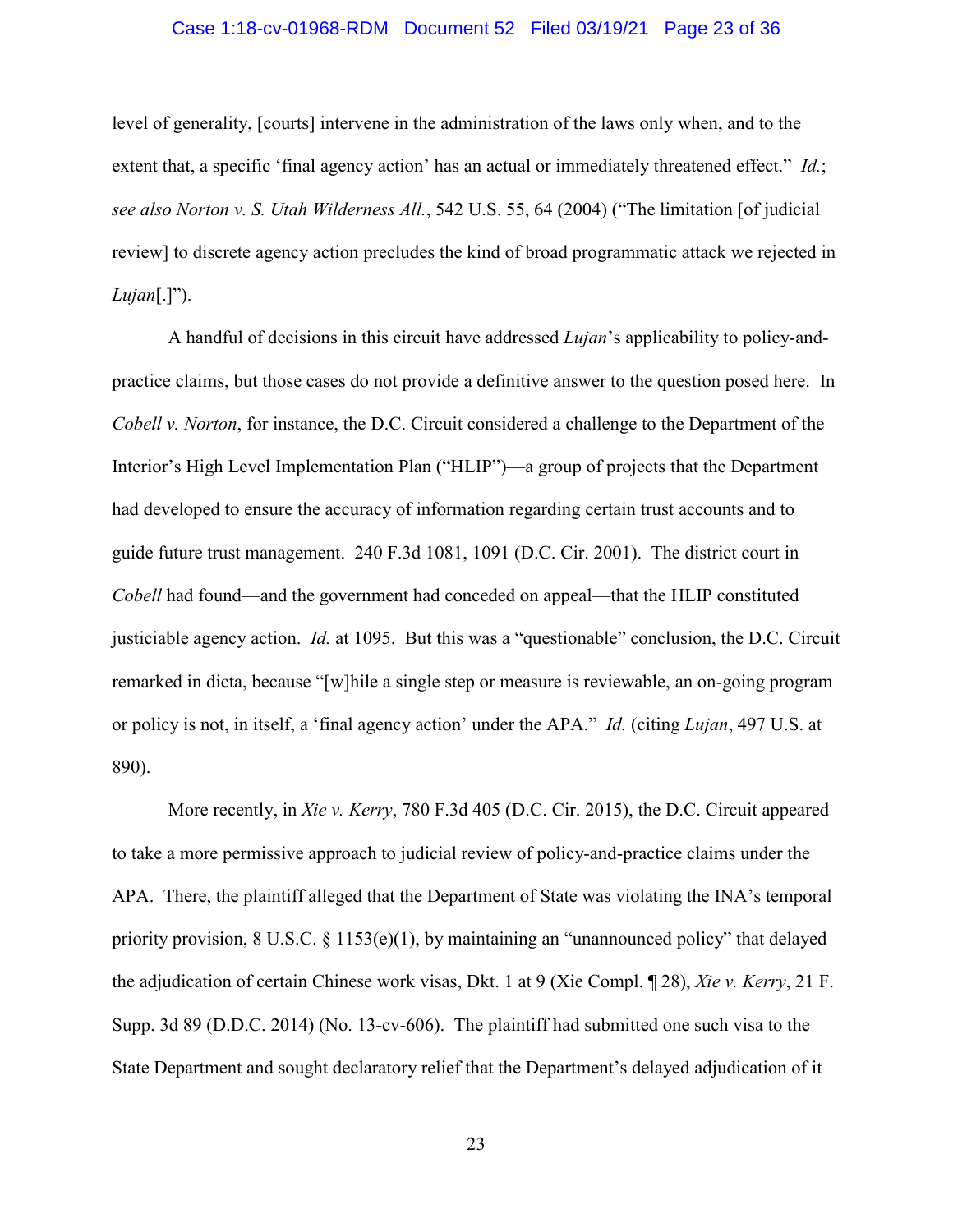### Case 1:18-cv-01968-RDM Document 52 Filed 03/19/21 Page 24 of 36

was unlawful. *Id.* at 14 (Xie Compl. Prayer for Relief ¶ 2). But the plaintiff also sought much more, requesting the court compel the Department's "compl[iance] with the statutory mandate requiring processing *all immigrant visa cases* in priority date order." *Id.* at 11 (Xie Compl. ¶ 38) (emphasis added).

Without distinguishing between the two forms of relief sought, the D.C. Circuit allowed the plaintiff's suit to go forward. *Xie*, 780 F.3d at 406. In response to the contention that the plaintiff's challenge was overly broad and risked "'injecting the judge into day-to-day agency management,'" the D.C. Circuit observed that the plaintiff "point[ed] to a precise section of the INA, establishing a specific principle of temporal priority that clearly reins in the agency's discretion" and that the plaintiff was "entitled to have [the agency's] current approach ascertained and its lawfulness adjudicated." *Id.* at 408 (quoting *Norton*, 542 U.S. at 66–67). The D.C. Circuit took a similar approach in *Venetian Casino Resort, LLC v. EEOC*, where it held that an agency's adoption of "a policy of permitting employees to disclose confidential information without notice [wa]s surely" the type of action subject to judicial review under the APA. 530 F.3d 925, 931 (D.C. Cir. 2008).

To be sure, neither *Xie* nor *Venetian Casino* addressed whether a plaintiff may bring a policy-and-practice claim under the APA where the plaintiff did not seek to enjoin or compel a discrete agency action—such as requiring adjudication of Xie's visa application or enjoining the disclosure of Venetian Casino's confidential information without notice—but, rather, only sought to put an end to the practice in all applications. Nor do any of the district court decisions wrestle with that question, and, indeed, those decisions take conflicting approaches, some relying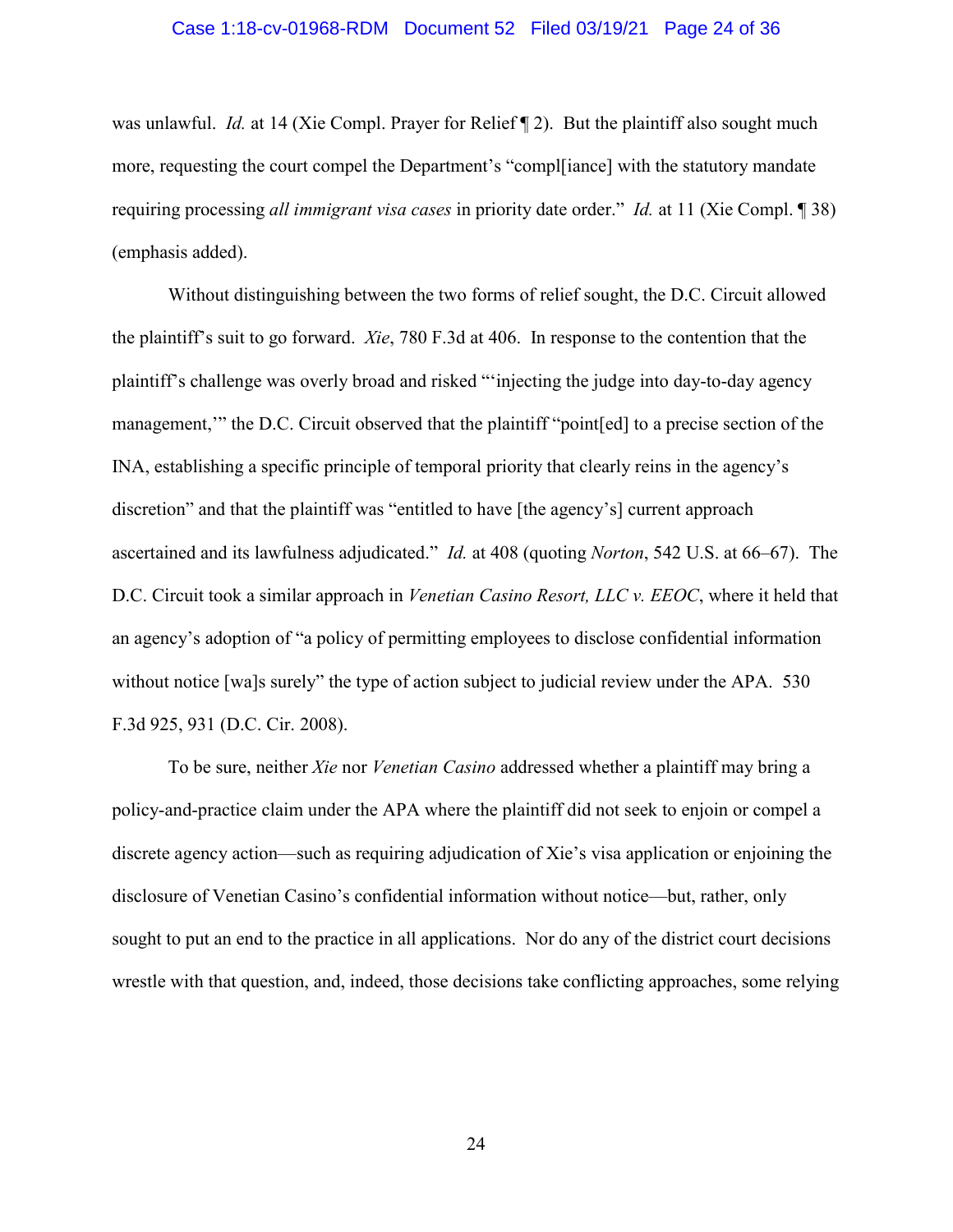on *Cobell* to reject policy-and-practice claims as beyond the reach of the APA,<sup>[6](#page-24-0)</sup> while others

apply *Xie* to reach the contrary conclusion.[7](#page-24-1)

Given this uncertainty, and because the Court concludes that Defendants are, in any event, entitled to prevail on alternative grounds, the Court will not step into this evolving debate.

<span id="page-24-1"></span>7 In the *Xie* line, *see, e.g.*, *Ramirez v. U.S. ICE*, 310 F. Supp. 3d 7, 20–21 (D.D.C. 2018) (relying on *Xie* to conclude that plaintiffs' challenge to agency policy regarding transfer of immigrant teenagers to adult detention facilities without considering less restrictive placements in violation of 8 U.S.C. § 1232(c)(2)(B) was justiciable agency action); *R.I.L-R v. Johnson*, 80 F. Supp. 3d 164, 184 (D.D.C. 2015) (finding ICE's policy of considering "an allegedly impermissible factor in making custody determinations" was justiciable agency action); *Aracely, R. v. Nielsen*, 319 F. Supp. 3d 110, 120, 138–39 (D.D.C. 2018) (plaintiffs' challenge to "immigration officials routinely and systematically fail[ing] to abide by a binding, official agency directive governing parole determinations" was justiciable agency action); *Phoenix Herpetological Soc'y, Inc. v. U.S. Fish & Wildlife Serv.*, No. 19-cv-788, 2021 WL 620193, at \*2, \*6 (D.D.C. Feb. 17, 2021) (rejecting contention that challenge to agency's "alleged practice of acting on permit applications only after a lawsuit was threatened or filed" was a "programmatic attack" because the "alleged policy [was] much more akin to a permissible review of a specific order or regulation, applying some particular measure across the board" (quotation marks omitted)).

<span id="page-24-0"></span> <sup>6</sup> In the *Cobell* line, *see, e.g.*, *Friends of Animals v. Ashe*, 174 F. Supp. 3d 20, 26, 37 (D.D.C. 2016) (relying on *Cobell* to conclude that plaintiffs' challenge to agency's "'policy and repeated practice' of issuing import permits in violation of the Endangered Species Act" was nonjusticiable where plaintiffs sought "judicial review not only of specific past . . . permitting decisions but also of an alleged 'policy' to grant import permits in the future"); *C.G.B. v. Wolf*, 464 F. Supp. 3d 174, 225–26 (D.D.C. 2020) (relying on *Cobell* to conclude that plaintiffs' challenge to Immigration and Customs Enforcement's ("ICE") failure adequately to enforce COVID-19 Pandemic Response Requirements at its detention centers across the country was a nonjusticiable, programmatic challenge); *Arden Wood, Inc. v. USCIS*, 480 F. Supp. 2d 141, 149 (D.D.C. 2007) (relying on *Cobell* to observe in dicta that plaintiffs' suit violated the "prohibition on programmatic challenges" because it challenged the agency's policy with respect to religious worker visas as opposed to challenging a particular visa adjudication (quotation marks and citation omitted)); *RCM Techs. v. DHS*, 614 F. Supp. 2d 39, 42, 46 (D.D.C. 2009) (concluding that plaintiffs' challenge to agency policy "requir[ing] foreign occupational and physical therapists to have master's degrees in order to obtain H–1B visas" nonjusticiable because "[c]ourts stand ready to entertain appeals from specific, concrete agency adjudications[,] [b]ut absent that, courts have neither the resources nor the expertise to superintend agency policymaking"); *Bark v. U.S. Forest Serv.*, 37 F. Supp. 3d 41, 50–51 (D.D.C. 2014) (relying on *Cobell* to hold nonjusticiable plaintiffs' challenge to "the Forest Service's policies of (1) permitting concessioners to charge fees to visitors who do not use any facilities or services other than parking, and (2) issuing special use permits to such concessioners without undergoing . . . public notice" and other regulatory requirements (quotation marks omitted)).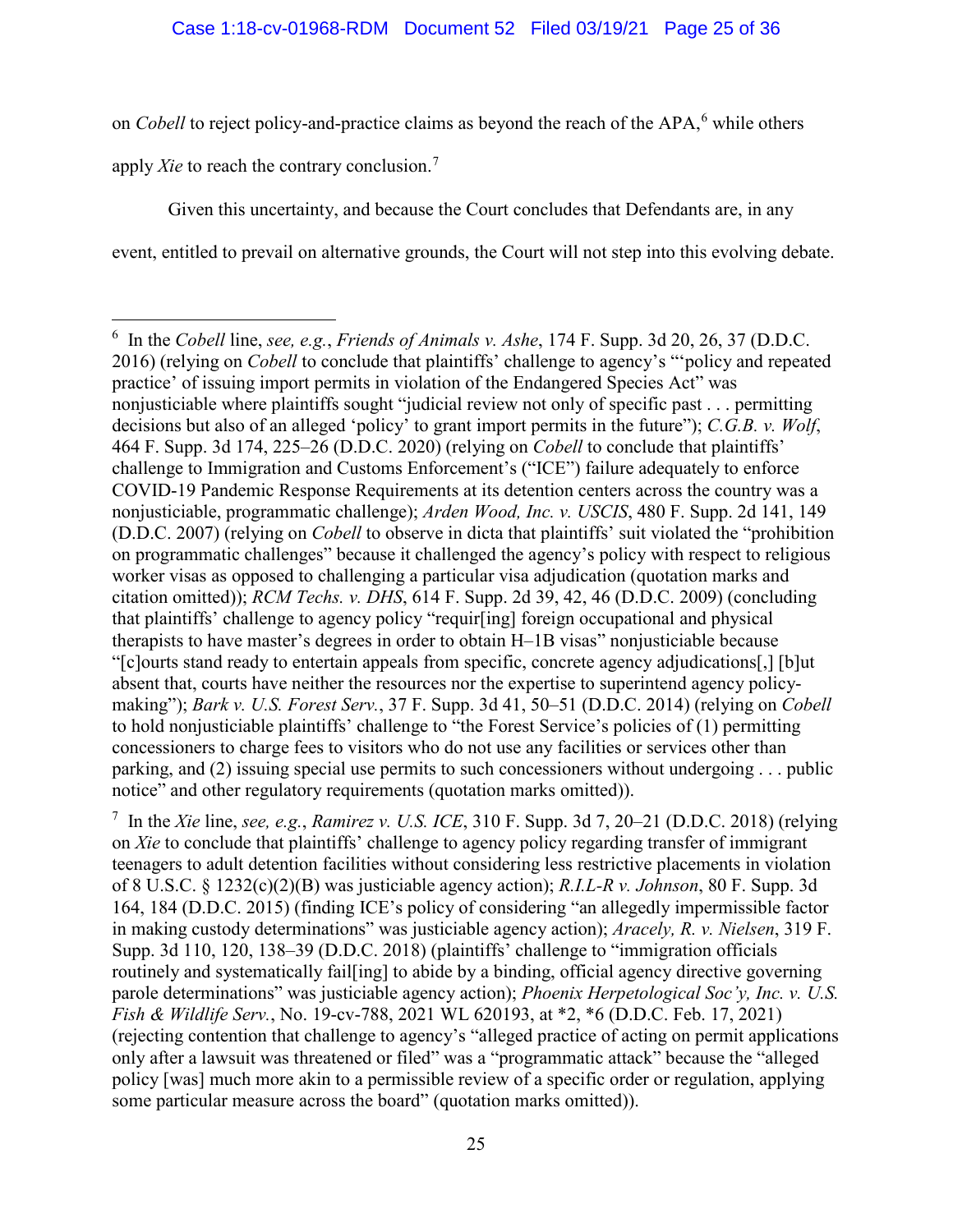## Case 1:18-cv-01968-RDM Document 52 Filed 03/19/21 Page 26 of 36

If the agency action requirement were jurisdictional, the Court would, of course, need to decide the question before turning to the merits. But it is not,<sup>[8](#page-25-0)</sup> and prudence counsels in favor of deciding the pending cross-motions based on the settled law discussed below. That approach, moreover, will have the added benefit of providing the parties with more meaningful guidance regarding their respective rights and duties. The Court will, accordingly, turn to Plaintiffs' remaining arguments, namely that DOL's ongoing practice is (1) inconsistent with DOL's own regulations; (2) inconsistent with the INA; (3) arbitrary and capricious; and (4) procedurally invalid for failure to go through the notice-and-comment process.<sup>[9](#page-25-1)</sup>

<span id="page-25-0"></span> <sup>8</sup> *See Trudeau v. Fed. Trade Comm'n*, 456 F.3d 178, 187 (D.C. Cir. 2006) ("While the [APA's waiver of sovereign immunity in the second sentence of 5 U.S.C. § 702] . . . refer[s] to a claim against an 'agency' and hence waives immunity only when the defendant falls within that category, it does not use either the term 'final agency action' or the term 'agency action.' Nor does the legislative history refer to either limitation. To the contrary, the House and Senate Reports' repeated declarations that Congress intended to waive immunity for 'any,' and 'all' actions for equitable relief against an agency make clear that no such limitations were intended." (citations omitted)); *see also id.* (favorably citing *Presbyterian Church (U.S.A.) v. United States*, 870 F.2d 518, 525 (9th Cir. 1989) for the proposition that "the government's attempt to restrict the waiver of sovereign immunity to actions challenging 'agency action' as technically defined in § 551(13) offends the plain meaning of the amendment" (quotation marks omitted)); *Oryszak v. Sullivan*, 576 F.3d 522, 525 n.2 (D.C. Cir. 2009) ("[T]he provision of the APA limiting judicial review to 'final agency action,' 5 U.S.C. § 704, goes not to whether the court has jurisdiction but to whether the plaintiff has a cause of action . . . .").

<span id="page-25-1"></span> $9$  Defendants also argue that Plaintiffs' claims are time-barred even if justiciable under the APA. Dkt. 34-1 at 37–39. As with the "agency action" argument, the Court need not resolve this issue because the applicable statute of limitations, *see* 28 U.S.C. § 2401(a), is also non-jurisdictional, *see Jackson v. Modly*, 949 F.3d 763, 776 (D.C. Cir. 2020), *cert. denied sub nom. Jackson v. Braithwaite*, No. 20-19, 2020 WL 6829074 (U.S. Nov. 23, 2020) (overruling *Wash. All. of Tech. Workers*, 892 F.3d at 345 n.4) (citing *United States v. Kwai Fun Wong*, 575 U.S. 402 (2015)). Here, irrespective of the statute of limitations, Defendants succeed on the merits.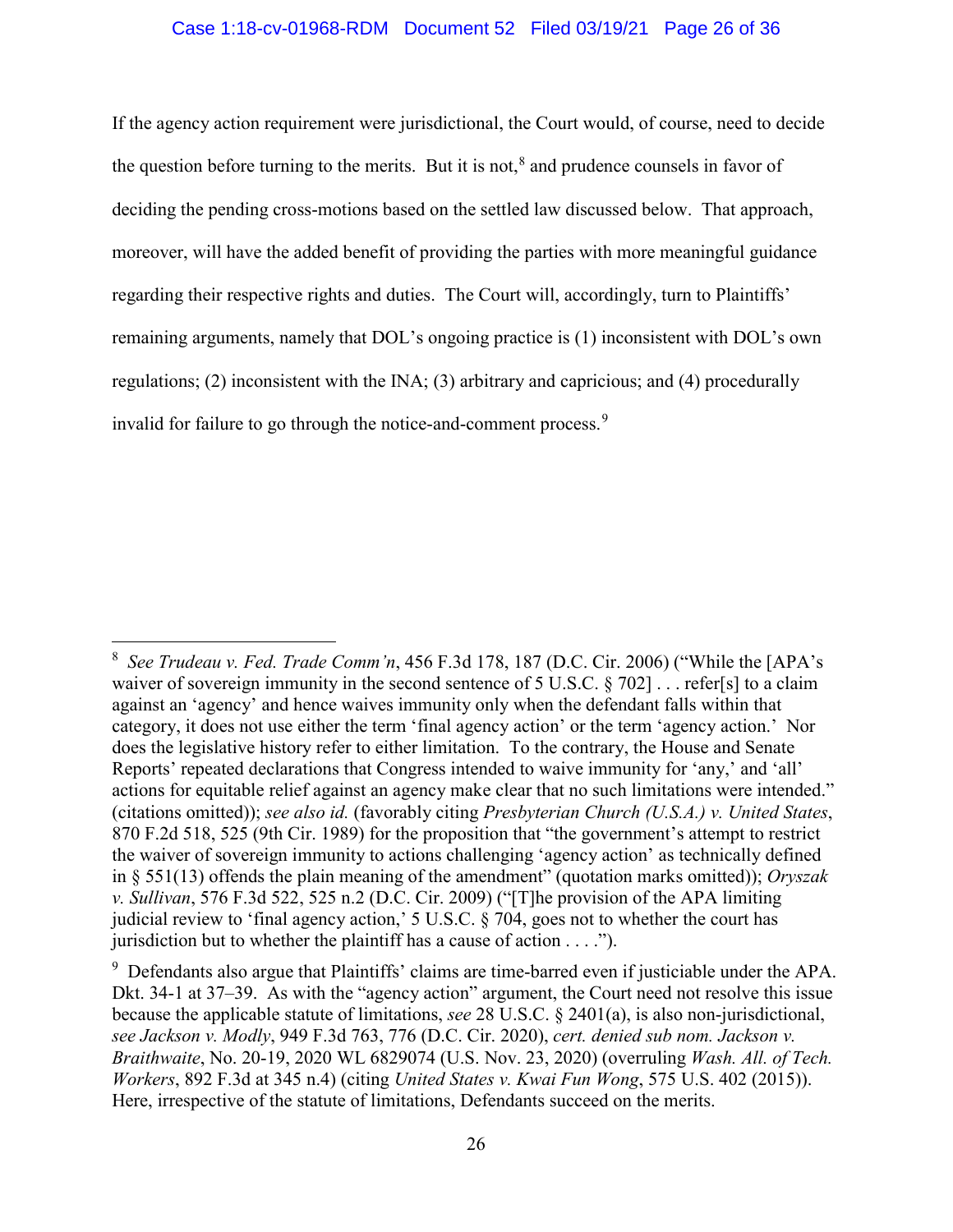# **C. Inconsistency with DOL Regulations and the INA**

Plaintiffs devote the bulk of their argument to the contention that Defendants' policy and practice is inconsistent with DOL's own regulations and the INA. Dkt. 31 at 28–33, 35–36. The Court is unpersuaded.

## 1. *DOL's Regulations*

Plaintiffs first argue that "[t]he plain text of the regulation requires DOL to consider the prevailing wage, with no exceptions." Dkt. 31 at 29; *see also id.* at 30 ("Although the regulation allows DOL flexibility in *how* it calculates the prevailing wage, the regulation allows DOL no discretion as to *whether* it examines whether an offered wage meets or exceeds the prevailing wage."). But Plaintiffs never explain why that is so.

Recall that there are three regulatory provisions relevant here. The Offered Wage Rate provision states: "To comply with its obligation under  $\S 655.122(1)$ , an employer must offer, advertise in its recruitment, and pay a wage that is the highest of the AEWR, the prevailing hourly wage or piece rate, the agreed-upon collective bargaining wage, or the [f]ederal or [s] tate minimum wage." 20 C.F.R. § 655.120(a). Section 655.122(l), in turn, provides: "If the worker is paid by the hour, the employer must pay the worker at least the AEWR, the prevailing hourly wage rate, the prevailing piece rate, the agreed-upon collective bargaining rate, or the [f]ederal or [s]tate minimum wage rate, in effect at the time work is performed, whichever is highest." *Id.* § 655.122(l). Finally, the regulations provide that "[t]he criteria for certification include whether the employer has . . . complied with all of this subpart, including but not limited to the . . . offered wage rate criteria in § 655.120." 20 C.F.R. § 655.161(a).

Presumably, Plaintiffs mean to argue that the word "must" as used in § 655.120(a) and § 655.122(l) imposes a nondiscretionary duty on employers to offer and to pay—and thus on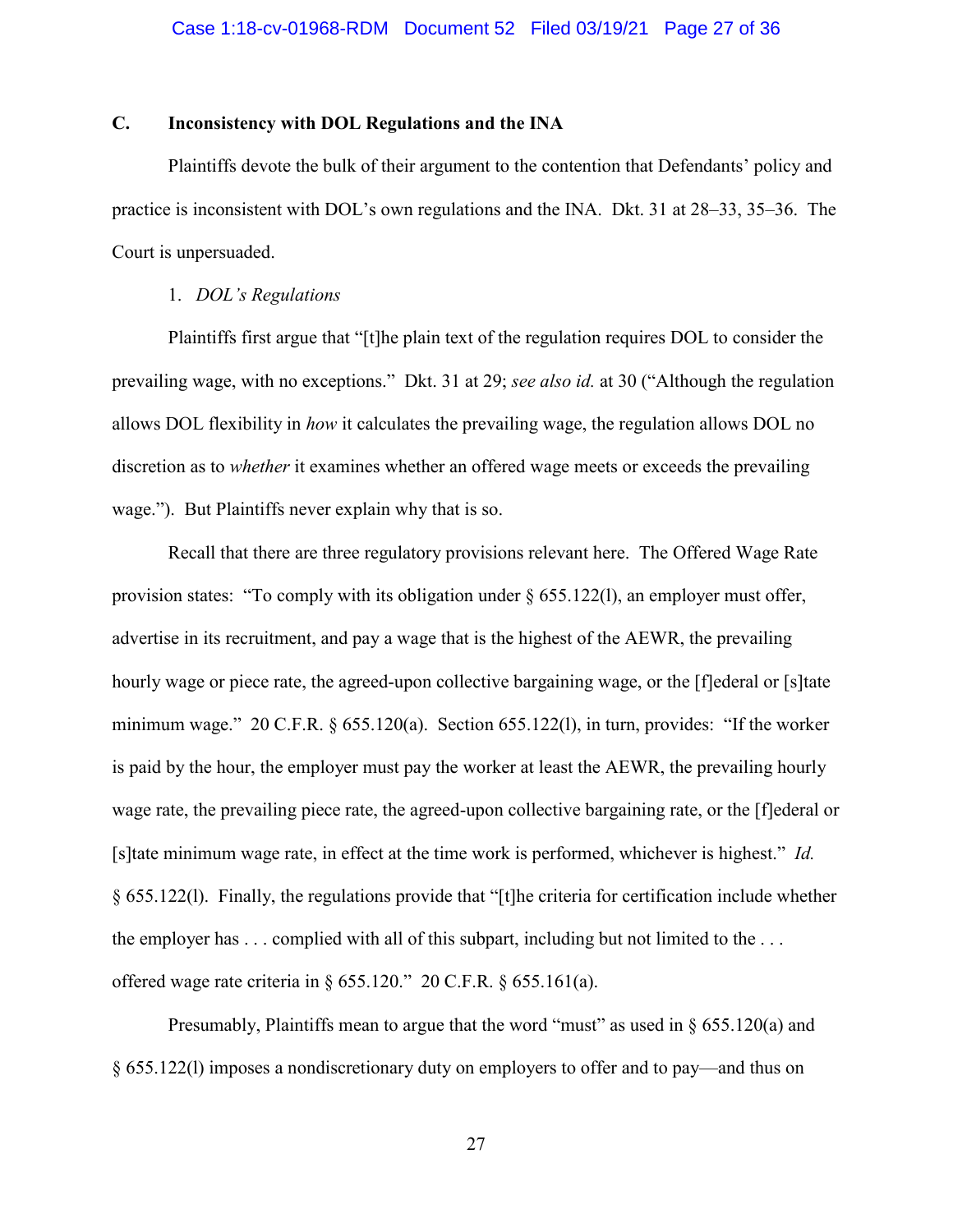### Case 1:18-cv-01968-RDM Document 52 Filed 03/19/21 Page 28 of 36

DOL to ensure that employers will offer and pay—an amount equal to at least the highest of the four wage rates, even if no one has calculated or established one or more of those rates. But as Defendants explain, "not every state has a minimum wage" and not every job has an "agreedupon collective bargaining wage," Dkt. 41 at 19, and it is thus far from clear how the regulation could operate, or how DOL could go about issuing H-2A certifications, if the word "must" has the meaning that Plaintiffs seek to assign it. The agency's regulations are supposed to implement the H-2A program, not destroy it. The Court must read them with that goal in mind.

So viewed, the Court agrees with Defendants that the regulations are best read to require the consideration of the prevailing hourly wage rate if, and only if, that wage has in fact been calculated by an SWA. This reading of DOL's regulations is most faithful to the relevant text.<sup>[10](#page-27-0)</sup> To start, nothing in the text of the regulations requires that a prevailing hourly wage rate exist as a precondition of certification. Instead, the regulations merely require that the employer pay "the highest of" the four benchmarks. 20 C.F.R. § 655.120(a). By definition, however, a benchmark that does not exist cannot exceed any of the other benchmarks, and thus one of the existing benchmarks will necessarily control. An employer that offers to pay the highest of the existing

<span id="page-27-0"></span> $10$  Defendants argue that their interpretation of the Offered Wage Rate provision is entitled to *Auer* deference. Dkt. 34-1 at 46. But a precondition for *Auer* deference is that the interpretation "must at the least emanate from those actors, using those vehicles, understood to make authoritative policy in the relevant context." *Kisor v. Wilkie*, 139 S. Ct. 2400, 2416 (2019) (quotation marks omitted)). Defendants do not explain how this precondition is satisfied. The latest version of the Offered Wage Rate provision was promulgated in 2010, and Defendants point to no "actors" or "vehicles" codifying their interpretation of the Offered Wage Rate provision. It is true that the *effects* of the agency's policy and practice are memorialized in written, authoritative documents—namely, the labor certifications that have been granted absent a prevailing wage. But neither party points the Court to any certification that (1) states, as opposed to assumes, that the agency can grant a certification absent a prevailing wage determination or (2) explains why such a policy and practice is permissible. "[A]n agency's reading of a rule must reflect fair and considered judgment to receive *Auer* deference," however. *Kisor*, 139 S. Ct. at 2417 (quotation marks and citation omitted).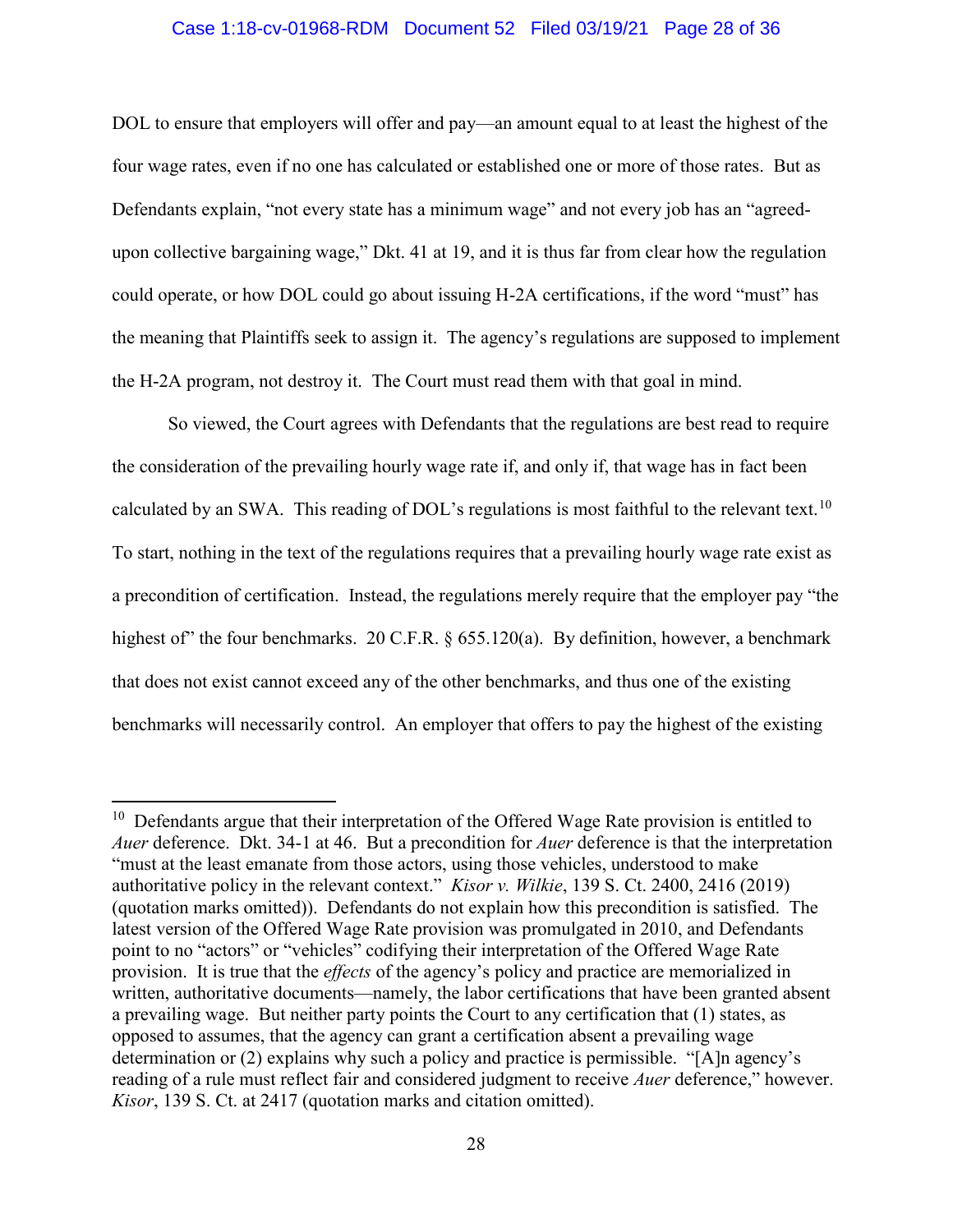### Case 1:18-cv-01968-RDM Document 52 Filed 03/19/21 Page 29 of 36

benchmarks has thus done all that the regulations demand. No rational construction of the regulations, for example, would preclude granting a H-2A certification to an employer in the absence of an "agreed-upon collective bargaining wage," *id.*, and nothing in the text of the regulations compels or permits a different conclusion in the absence of a prevailing hourly wage in the relevant jurisdiction. The regulations, in short, are best read to require payment of the highest of the *existing* benchmarks.

This conclusion finds further support in the regulatory history. DOL has long derived prevailing wage rates from state-based prevailing wage surveys and acknowledged that its wagerate requirements mandate only the consideration of extant wage rates. Dkt. 34-1 at 13–22. DOL's 1987 interim final rule, for example, provided that "a worker in employment under the H-2A program must be paid at the highest of the *applicable* wage rates, whether that highest rate is the AEWR, the prevailing wage, or the [f]ederal or [s]tate statutory minimum wage," and qualified that "the higher prevailing wage rate shall be offered" only "[i]f, *as the result of a [s]tate agency prevailing wage survey determination*, the prevailing wage rate in an area and agricultural activity . . . is found to be higher that the AEWR." 1987 Rule, 52 Fed. Reg. at 20,502, 20,521 (emphasis added); *see also* Labor Certification Process for the Temporary Employment of Aliens in Agriculture and Logging in the United States, 52 Fed. Reg. 16,770 (proposed rule May 5, 1987) (to be codified at 20 C.F.R. pts. 654 and 655) (proposing the same).

DOL's 1987 Rule remained in effect and largely unchanged until 2008. Dkt. 31 at 13. That year, DOL "proposed changes to the AEWR methodology . . . but retained the . . . [s]tatebased prevailing wage surveys." Dkt. 34-1 at 16. As discussed, the 2008 NPRM acknowledged that "agricultural employers . . . have traditionally . . . pa[id] their covered U.S. workers and H-2A workers the higher of the [AWER], *as determined by the [f]ederal government*; the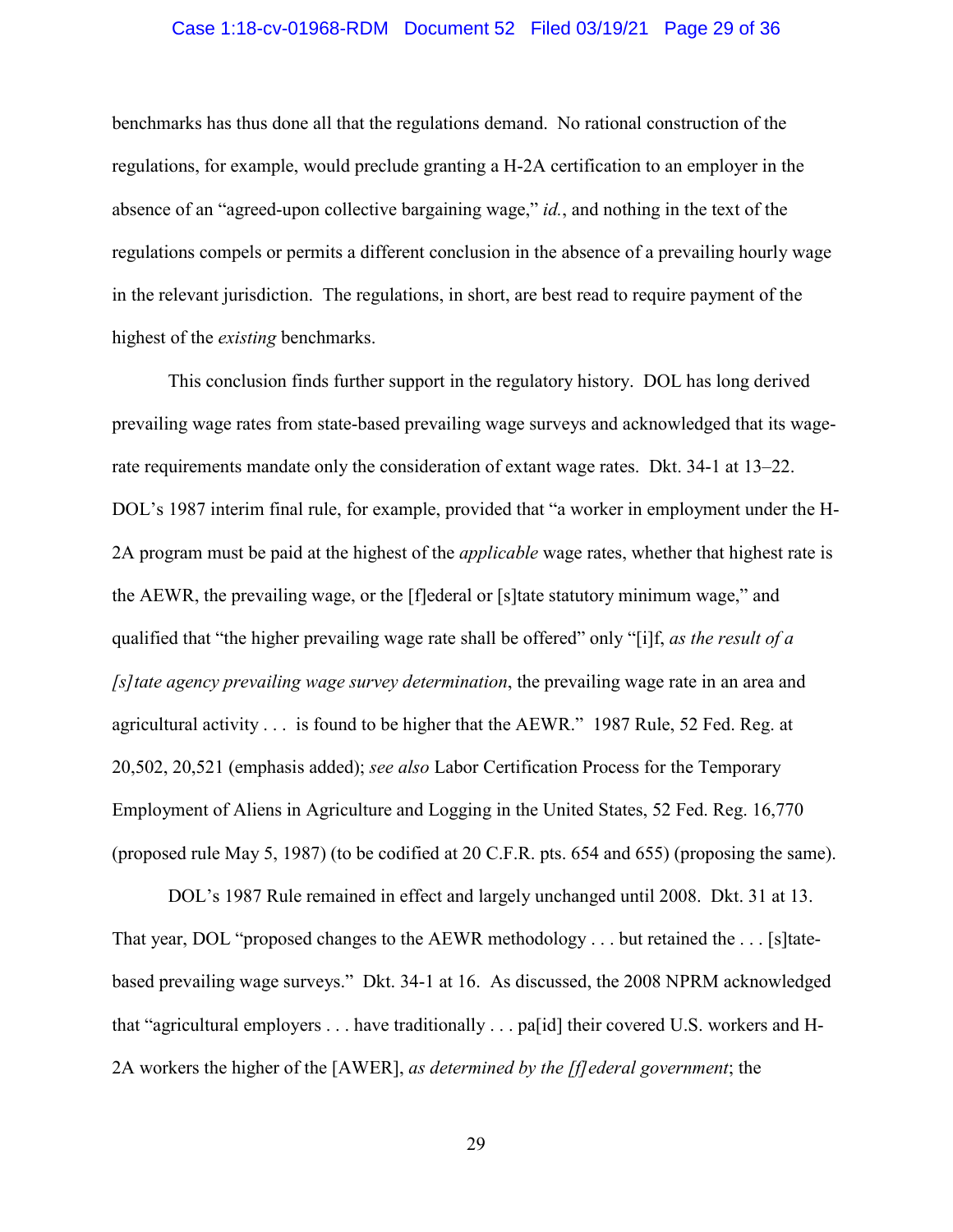### Case 1:18-cv-01968-RDM Document 52 Filed 03/19/21 Page 30 of 36

applicable prevailing wage*, as determined by the [s]tates*; or the [f]ederal or [s]tate statutory minimum wage." 2008 NPRM, 73 Fed. Reg. at 8549. The 2008 Rule that resulted likewise "made clear that surveys conducted by SWAs would continue to form the basis of prevailingwage determinations." Dkt. 34-1 at 17.

It is true that the 2008 NPRM and 2008 Rule no longer contained the 1987 Rule's requirement that the prevailing wage was to be paid only "[i]f, as the result of a [s]tate agency prevailing wage survey determination, the prevailing wage rate . . . is found to be higher." *Id.* at 17 n.4. But the 2008 Rule still defined the prevailing hourly wage to mean "the hourly wage determined by the SWA to be prevailing in the area in accordance with [s]tate-based wage surveys." 2008 Rule, 73 Fed. Reg. at 77,168 (quotation marks omitted). At no point did the Rule suggest that the federal government bore responsibility to calculate the prevailing wage. To the contrary, the Rule further explained in response to comments that "SWAs [would] continue an active role in conducting prevailing hourly wage . . . surveys." *Id.* at 77,121. And finally, the 2008 Rule made clear that H-2A workers would "receive the highest of the AEWR, prevailing wage, or minimum wage, *as applicable*." 2008 Rule, 73 Fed. Reg. at 77,115 (emphasis added).

In May 2009, DOL suspended the 2008 Final Rule and temporarily restored the prior requirements. *See* Temporary Employment of H-2A Aliens in the United States, 74 Fed. Reg. 25,972 (final rule May 29, 2009). DOL then proposed a new rule. *See* Temporary Agricultural Employment of H-2A Aliens in the United States, 74 Fed. Reg. 45,906 (proposed rule Sept. 4, 2009) (to be codified at 20 C.F.R. pts. 501 and 655) (hereinafter "2009 NPRM"). In it, DOL defined prevailing wage as the "[w]age established pursuant to 20 [C.F.R. §] 653.501(d)(4)." *Id.*  at 45,941. That change, explained DOL, was intended "to improve clarity and [did] not substantively change the meaning of the term." *Id.* at 45,909. Roughly five months later, DOL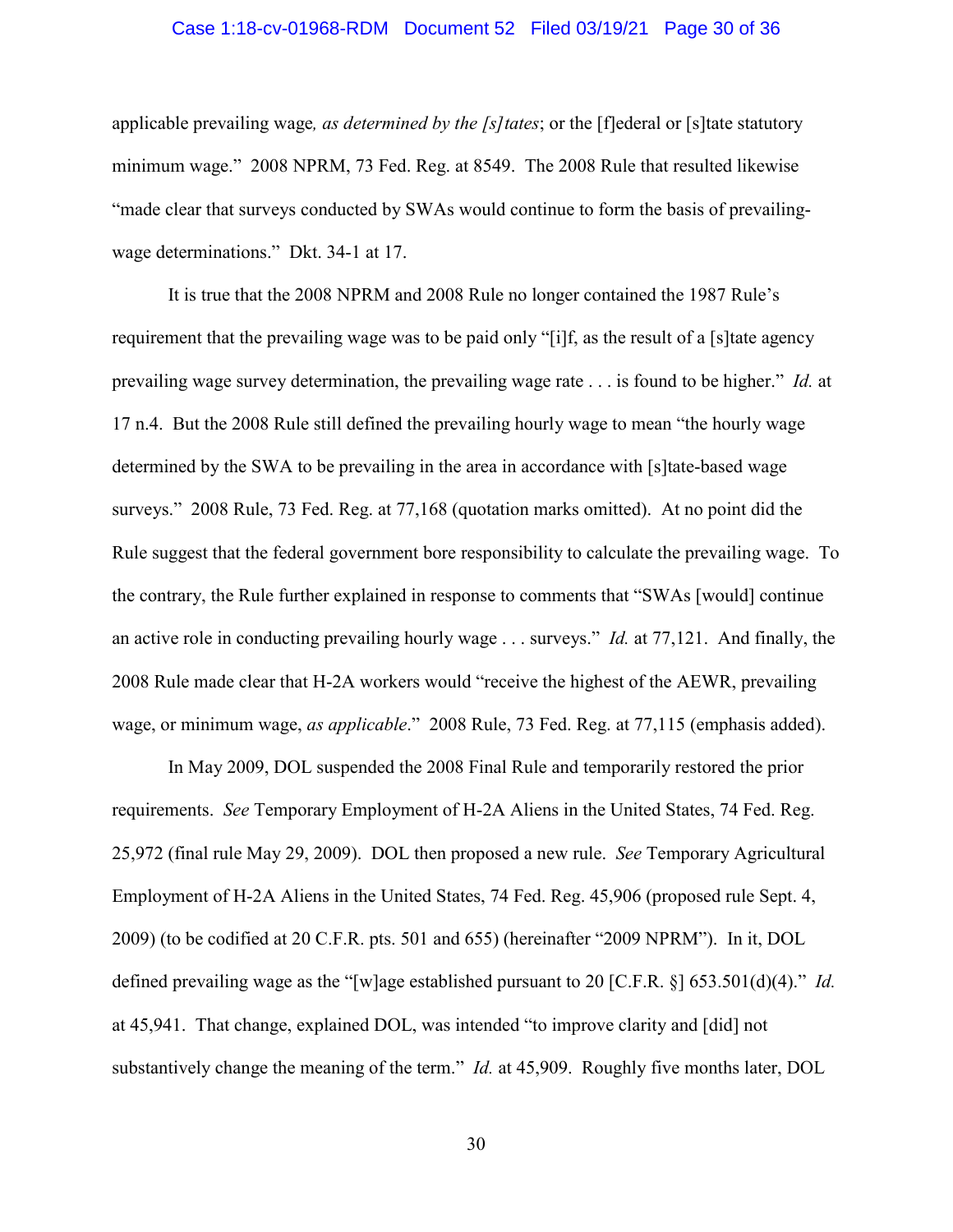### Case 1:18-cv-01968-RDM Document 52 Filed 03/19/21 Page 31 of 36

published its final rule. *See* 2010 Rule, 75 Fed. Reg. 6884. DOL retained the modified definition of the prevailing wage contained in the 2009 NPRM. It acknowledged, however, in response to comments that it had received, that "some states do not perform prevailing wage surveys, so the Department cannot determine the magnitude of the difference between the prevailing wage and the AEWR for those States." *Id.* at 6947. The 2010 Rule contains no indication that DOL thought this was a problem, perhaps because, as the Rule recognized, "[e]vidence suggests that the AEWR would be the highest of the computed wage alternatives, and therefore binding on employers, in the vast majority of cases." *Id.* at 6893 n.7; *see also* Dkt. 41 at 22. And finally, the 2010 Rule recognized that its then-new provision requiring employers to pay a higher prevailing wage rate if that rate increased during the contract period was "intended to ensure that the workers in the program are consistently receiving at least the highest of the *applicable* wages." 2010 Rule, 75 Fed. Reg. at 6901 (emphasis added); *see also* Dkt. 41 at 19–20.

The foregoing regulatory history reveals that DOL has consistently employed the prevailing wage metric by relying on the states. The 1987 Rule, 2008 NPRM, and 2008 Rule expressly conditioned the prevailing wage on the existence of state surveys. And the 2010 Rule unambiguously provides that DOL's changes to the prevailing wage definition—which removed the discussion of state surveys—was not intended to effect a substantive change in the regulatory regime. Finally, the 2010 Rule recognized that "some states do not perform prevailing wage surveys" but, nonetheless, did not propose any alternative mechanism for filling this gap. 2010 Rule, 75 Fed. Reg. at 6947.

Against this all, Plaintiffs make two arguments. First, they argue that DOL's regulations require DOL to calculate the prevailing wage when SWAs do not. And second, they contend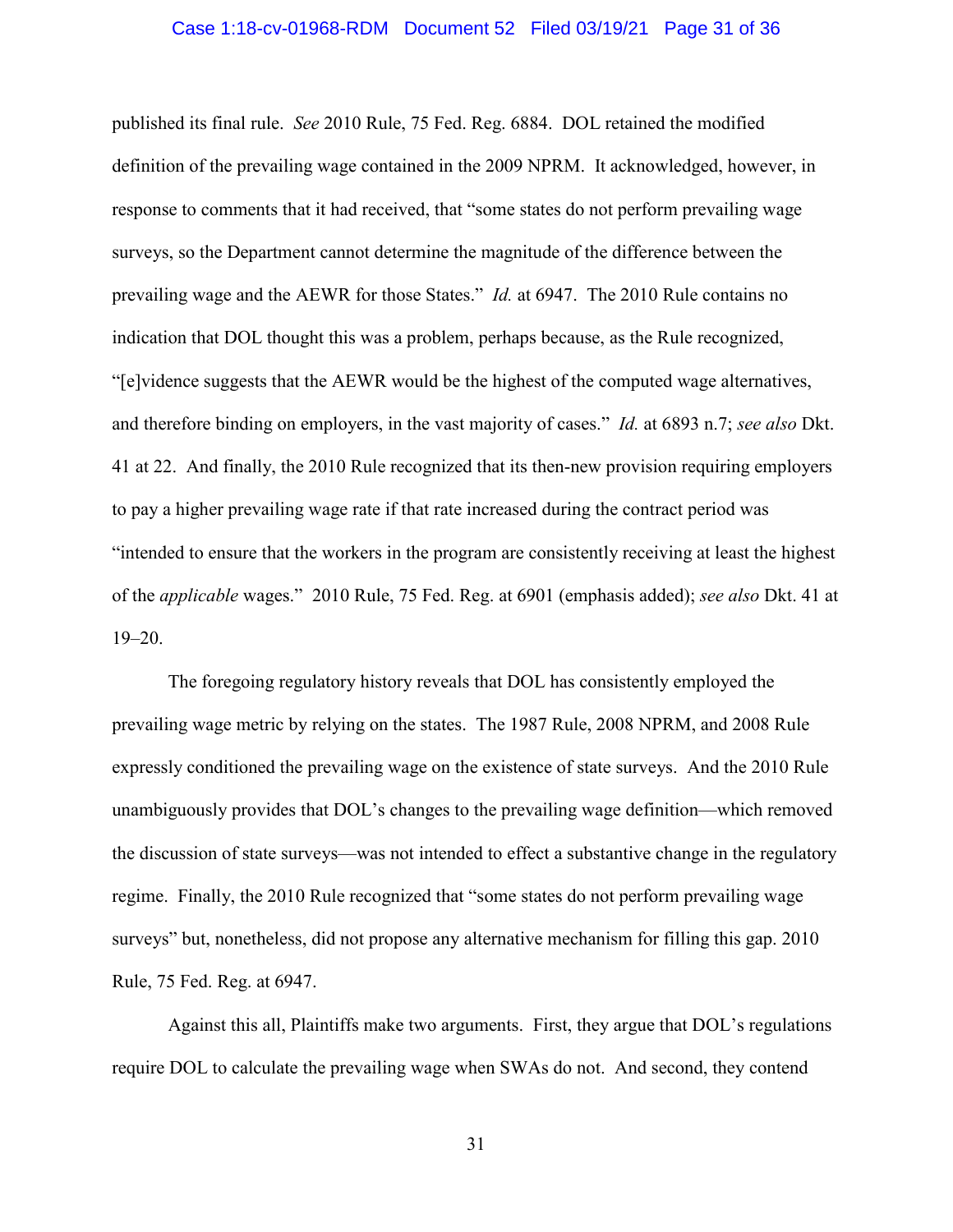### Case 1:18-cv-01968-RDM Document 52 Filed 03/19/21 Page 32 of 36

that the 2010 Rule's removal of references to state-based wage surveys is "presumed to have real effect in light of well-established interpretive canons." Dkt. 37 at 30 (citing *Shamrock Oil & Gas Corp. v. Sheets*, 313 U.S. 100, 106–07 (1941)). Both arguments fail.

To start, the existing regulations define "prevailing wage," 20 C.F.R. § 655.103(b), by reference to 20 C.F.R.  $\S 653.501(c)(2)(i)$  (previously found at 653.501(d)(4)), which states: "SWAs must ensure . . . [that the] wages and working conditions offered are not less than the prevailing wages and working conditions among similarly employed farmworkers in the area of intended employment or the applicable [f]ederal or [s]tate minimum wage, whichever is higher." Given this definition, and in light of the regulatory history, it is challenging to understand how DOL's regulations require the agency, as opposed to SWAs, to calculate the prevailing wage. The regulations provide for just the opposite.

Plaintiffs' next argument—that the Court should give substantive effect to DOL's 2010 revision that removed language from the Rule pertaining to state surveys and the prevailing wage—is similarly misplaced. The 2009 NPRM, which led to the 2010 Rule, (1) explained that "most of the changes [in the proposed rule were] to improve clarity and [did] not substantively change the meaning of the term;" (2) stated that "[s]ubstantive changes to definitions [were] discussed below;" and (3) finally did not list the change in the prevailing wage definition in the "discuss[ion] below." 2009 NPRM, 74 Fed. Reg. at 45,909–10. Plaintiffs' argument that the 2010 Rule impliedly rejected the use of state-based surveys for calculating the prevailing wage is thus controverted by the regulatory explanation set forth in the NPRM.

In sum, then, the regulatory history confirms that the Rule permits DOL to grant certifications when the employer advertises and pays at least the highest of any of the four *existing* wage rates. Neither that history, the Rule's text, nor anything in the broader regulatory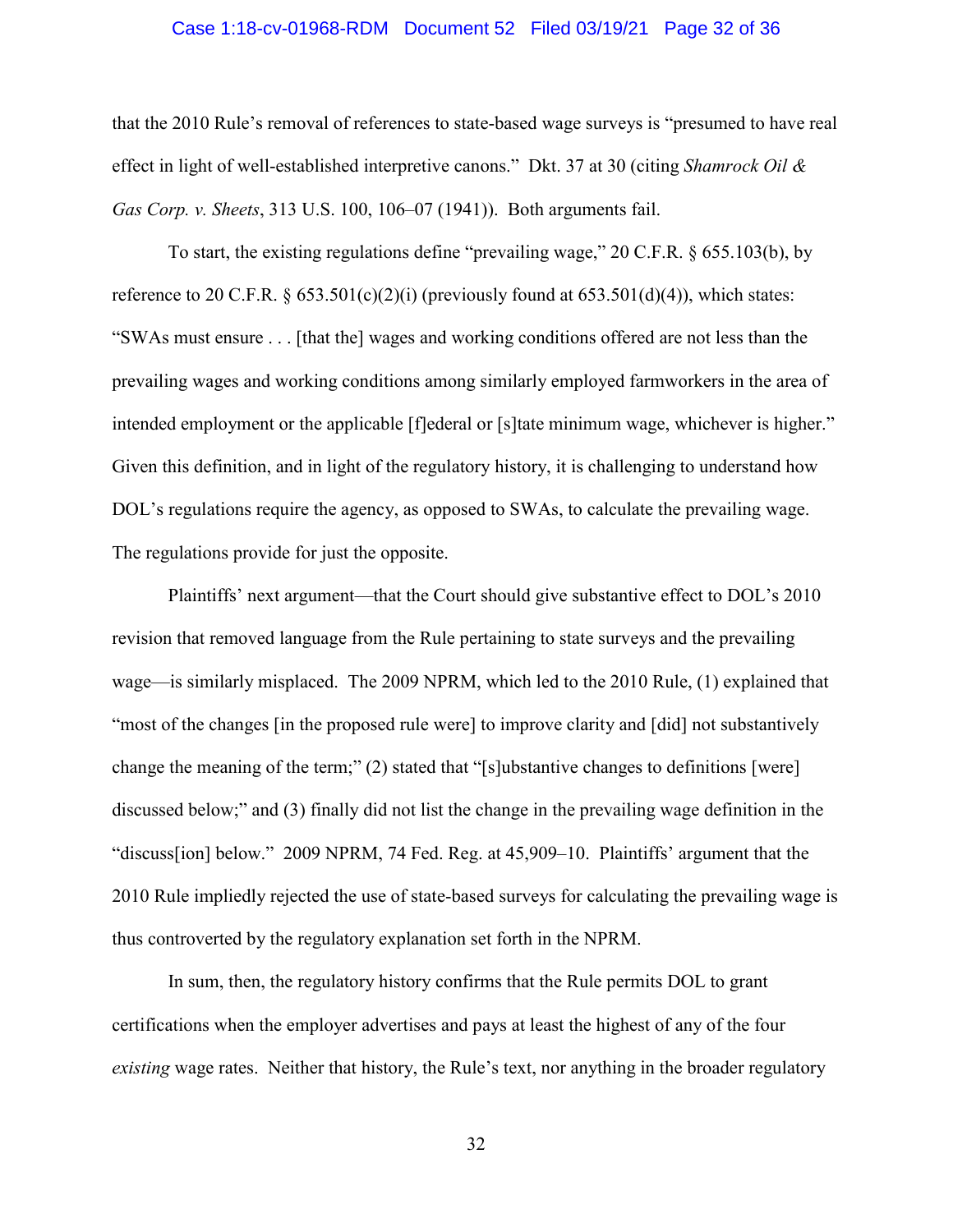### Case 1:18-cv-01968-RDM Document 52 Filed 03/19/21 Page 33 of 36

regime requires DOL to calculate the prevailing hourly wage rate itself. It is even less plausible, moreover, that DOL intended to grant states the power to supplant federal policy regarding the admissibility of foreign workers by merely abstaining from calculating their prevailing hourly wage rates, much less that DOL did so without even mentioning that sweeping delegation of federal authority. *Cf. Chy v. Freeman*, 92 U.S. 275, 280 (1875) ("The passage of laws which concern the admission of citizens and subjects of foreign nations to our shores belongs to Congress, and not to the States."); *Arizona v. United States*, 567 U.S. 387, 394 (2012) ("The Government of the United States has broad, undoubted power over the subject of immigration and the status of aliens.").

## 2. *INA's Labor Certification Provision*

Plaintiffs next argue that the challenged practice is inconsistent with the INA's requirement that DOL grant foreign labor certifications "only where the certification 'will not adversely affect the wages and working conditions of workers in the United States similarly employed.'" Dkt. 31 at 35 (quoting 8 U.S.C. § 1188(a)(1)). Plaintiffs reason that DOL has "acknowledged that there will be scenarios where the prevailing wage exceeds the AEWR and that allowing employers to pay the lower of the prevailing wage and the AEWR would 'disadvantage[]' domestic workers." *Id.* at 35–36 (quoting 2010 Rule, 75 Fed. Reg. at 6893) (alteration in original). This argument falls wide of the mark.<sup>11</sup> Section 1188 says nothing about

<span id="page-32-0"></span> $11$  The Court notes that although it need not resolve the issue, this aspect of Plaintiffs' attack may well present the type of programmatic challenge precluded by *Lujan*, 497 U.S. at 890–91, and *Norton*, 542 U.S. at 62–66, given the salutary, broad purposes of the INA provision at issue, *see* 8 U.S.C. § 1188(a) ("A petition to import an alien as an H-2A worker . . . may not be approved . . . unless . . . (A) there are not sufficient workers who are able, willing, and qualified, and who will be available at the time and place needed, to perform the labor or services involved in the petition, and (B) the employment of the alien in such labor or services will not adversely affect the wages and working conditions of workers in the United States similarly employed.").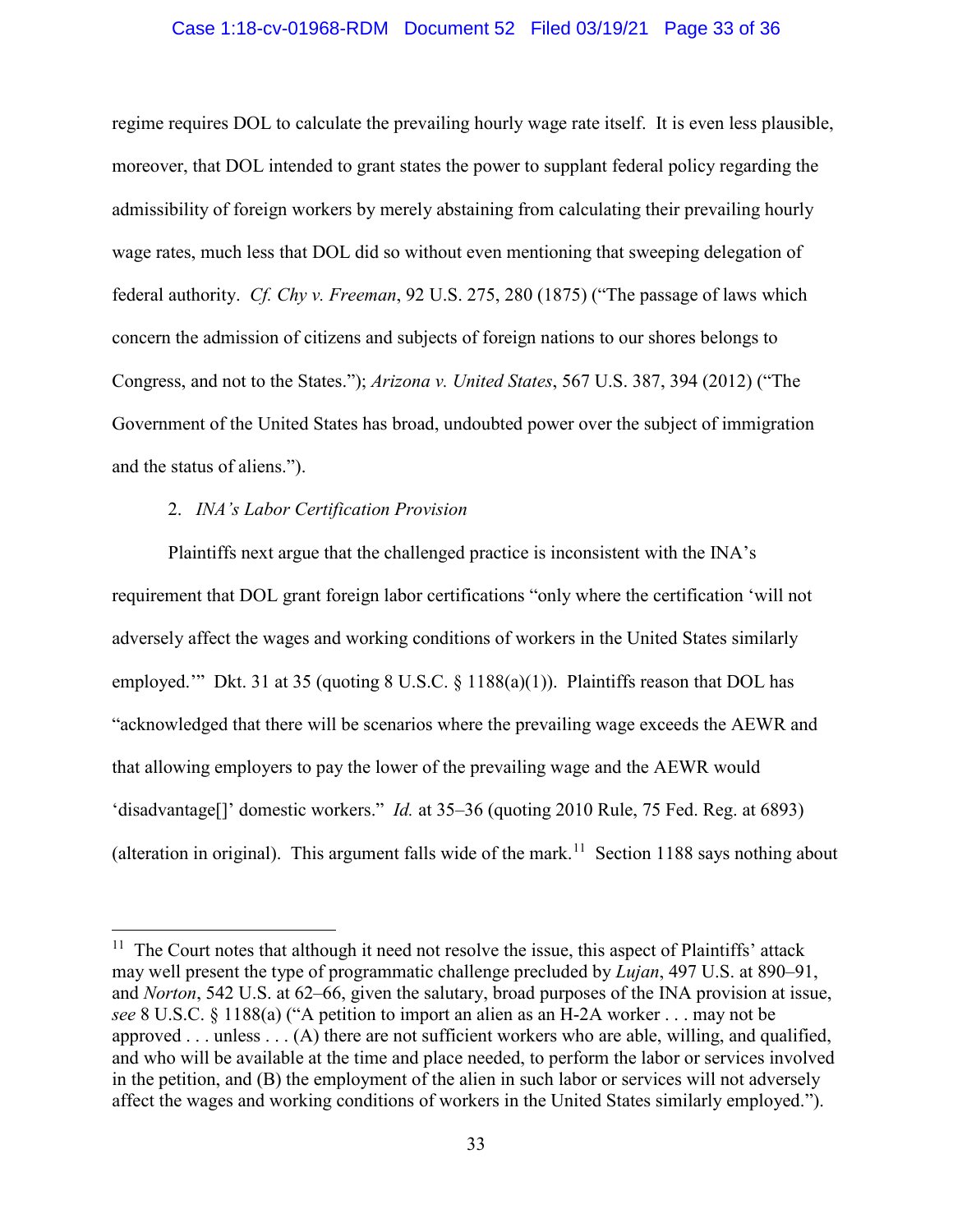### Case 1:18-cv-01968-RDM Document 52 Filed 03/19/21 Page 34 of 36

which wage rates DOL must consider (or determine) before granting a certification. The mere fact that alternative wage metrics *might* lead to higher wages than the AEWR, moreover, does not, without more, demonstrate that the hiring of foreign workers at the AEWR "adversely affect[s] the wages . . . of workers in the United States." 8 U.S.C. § 1188(a)(1). Indeed, it is not difficult to image yet additional measures of wages that are not included, and were never included, in DOL's assessment. No one, including Plaintiffs, contends that the absence of those additional, hypothetical measures violates the INA. Their challenge to DOL's policy and practice as inconsistent with the INA is therefore without merit.

## **D. Arbitrary and Capricious**

Plaintiffs also maintain that DOL's practice is arbitrary and capricious for two reasons: first, because it "is contrary to the Offered Wage Rate provision," and second, because it "turn[s] a blind eye to alternative data for determining the prevailing wage in [DOL's] possession, such as the OES survey." Dkt. 31 at 34; *see also* Dkt. 37 at 33–34. The Court has already rejected the first argument, *see* Section III.C.1, *supra*, and for the reasons below, is unpersuaded by the second.

"[T]he arbitrary and capricious standard is 'highly deferential' and 'presumes agency action to be valid."' *Am. Trucking Ass'ns, Inc. v. Fed. Motor Carrier Safety Admin.*, 724 F.3d 243, 245 (D.C. Cir. 2013) (quoting *Am. Wildlands v. Kempthorne*, 530 F.3d 991, 997 (D.C. Cir. 2008)). An agency rule is arbitrary and capricious, the Supreme Court explained in *State Farm*, when "the agency has relied on factors which Congress has not intended it to consider, entirely failed to consider an important aspect of the problem, offered an explanation for its decision that runs counter to the evidence before the agency, or is so implausible that it could not be ascribed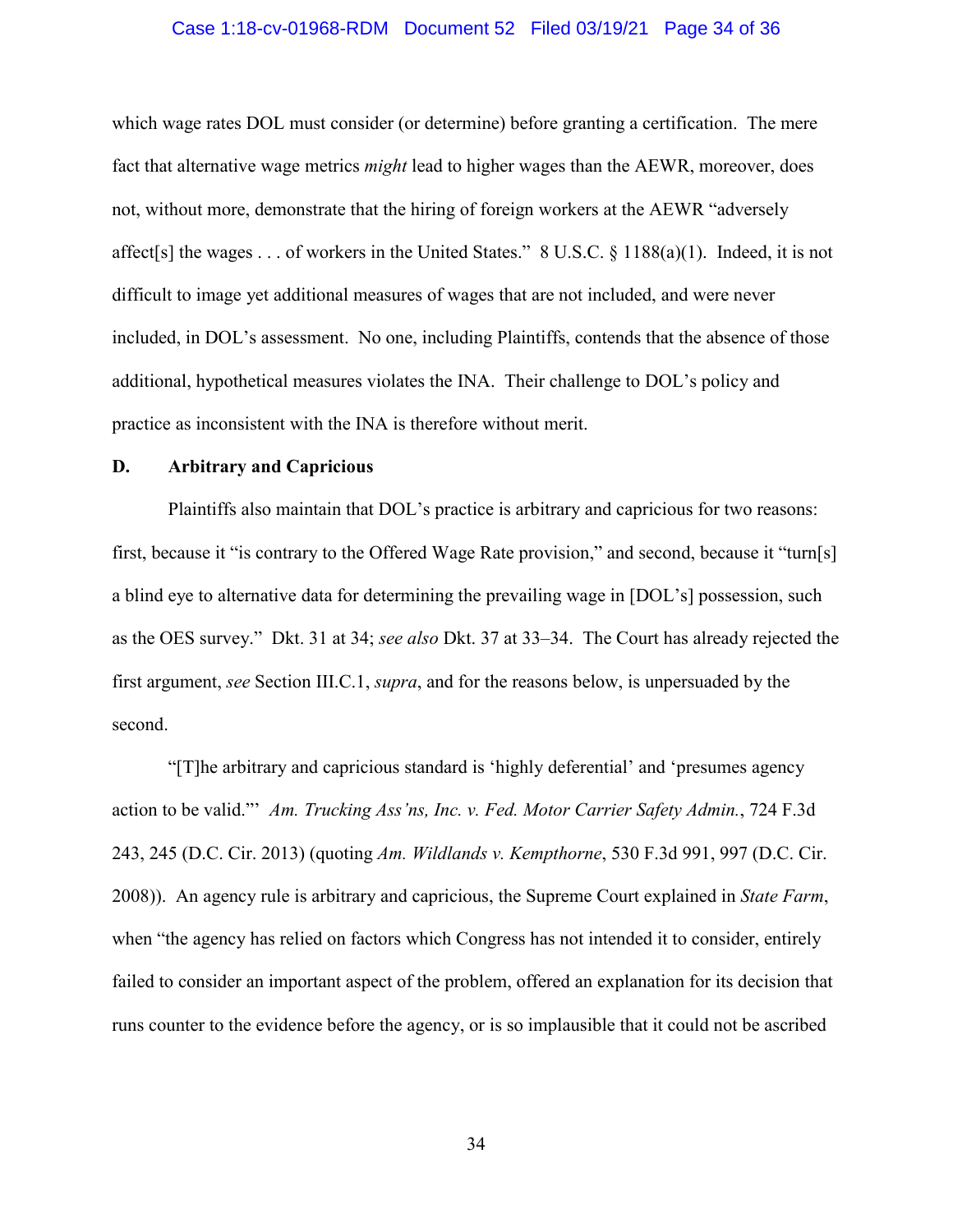### Case 1:18-cv-01968-RDM Document 52 Filed 03/19/21 Page 35 of 36

to a difference in view or the product of agency expertise." *Motor Vehicle Mfrs. Ass'n of U.S., Inc. v. State Farm Mut. Auto. Ins. Co.*, 463 U.S. 29, 43 (1983).

Here, Plaintiffs argue that DOL failed to consider '"reasonably obvious alternatives'" to its current practice of relying on SWAs to provide the prevailing wage, and that that failure renders the agency's extant policy and practice arbitrary and capricious. Dkt. 31 at 34 (quoting *Multicultural Media, Telecomm. & Internet Council v. FCC*, 873 F.3d 932, 942 (D.C. Cir. 2017) (Millet, J., concurring in part and dissenting in part)). But contrary to Plaintiffs' argument, DOL acknowledged when promulgating the 2010 Rule that "some states do not perform prevailing wage surveys," and admitted that, as a result, DOL would be unable to "determine the magnitude of the difference between the prevailing wage and the AEWR for those States." 2010 Rule, 75 Fed. Reg. at 6947. DOL nevertheless declined to develop an alternative prevailing wage metric because, as it explained, "[e]vidence suggests that the AEWR would be the highest of the computed wage alternatives, and therefore binding on employers, in the vast majority of cases." *Id.* at 6893 n.7. Thus, DOL did not ignore alternative means of calculating the prevailing wage as Plaintiffs contend—it instead reasoned that those metrics would be unnecessary in the mine run of cases. That decision is not arbitrary and capricious. *Cf. State Farm*, 463 U.S. at 43 (agency action is arbitrary and capricious where agency "*entirely failed* to consider an important aspect of the problem" (emphasis added)).

## **E. Notice and Comment**

Finally, Plaintiffs argue that "DOL did not comply with the notice-and-comment rulemaking procedures mandated by 5 U.S.C. § 553 in adopting the policy and practice challenged here." Dkt. 31 at 36. This argument fails as well.